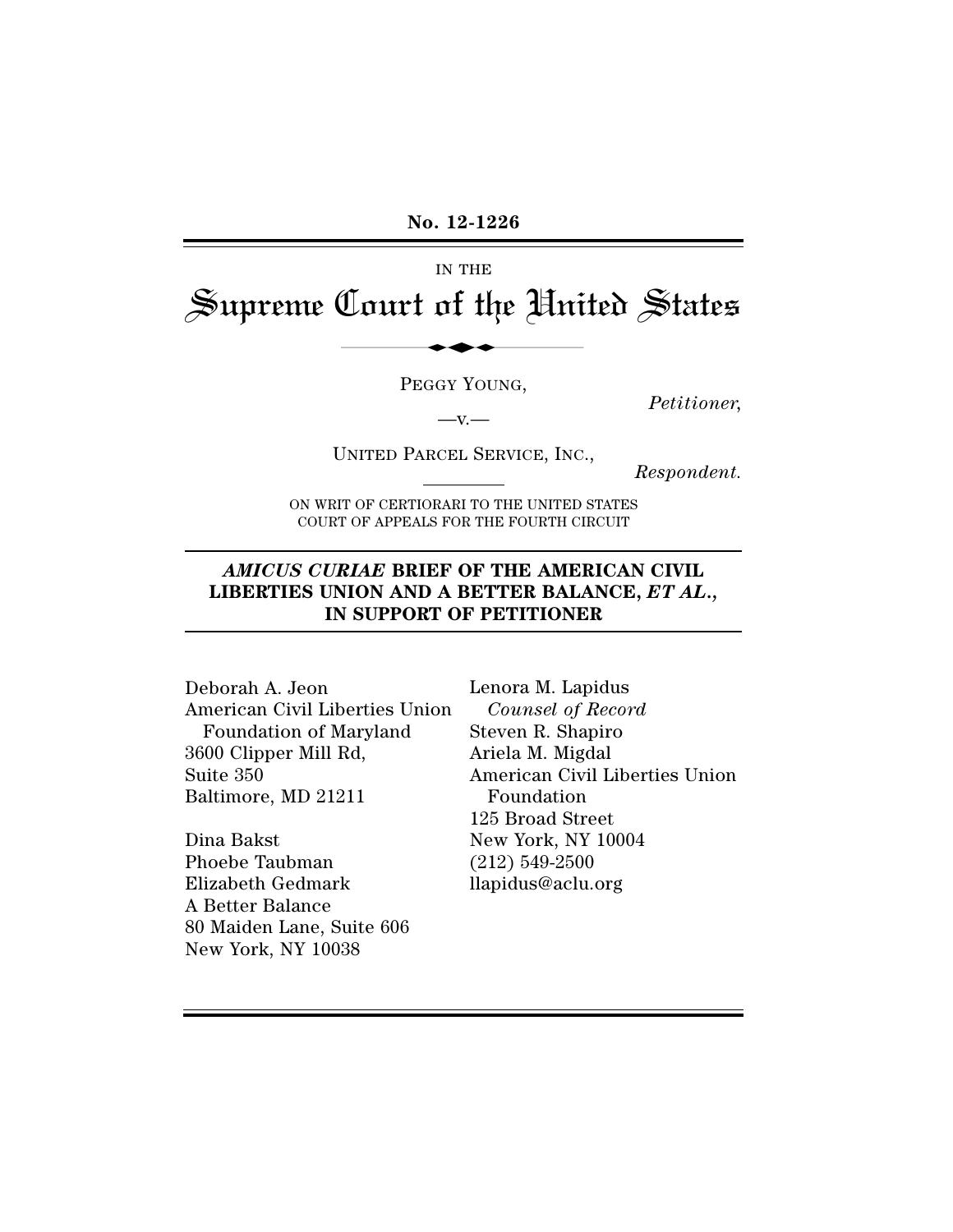# **TABLE OF CONTENTS**

|     |             | INTRODUCTION AND SUMMARY OF                                                                                                                                                                                                                                                        |
|-----|-------------|------------------------------------------------------------------------------------------------------------------------------------------------------------------------------------------------------------------------------------------------------------------------------------|
|     |             |                                                                                                                                                                                                                                                                                    |
| Ι.  |             | RESPONDENT'S REFUSAL TO PROVIDE<br>PETITIONER WITH THE SAME<br><b>ACCOMMODATIONS THAT OTHER UPS</b><br>WORKERS RECEIVE UNDERMINES THE<br>CENTRAL PURPOSE OF THE PDA TO<br>ENSURE THAT WOMEN ARE NO LONGER<br>SYSTEMATICALLY EXCLUDED FROM THE<br><b>WORKFORCE BECAUSE OF THEIR</b> |
|     | $A_{\cdot}$ | Congress Enacted The PDA To Eradicate<br>Widespread Practices Requiring Women<br>Who Became Pregnant To Leave The                                                                                                                                                                  |
|     | B.          | Respondent's Policy Of Accommodating<br>Some Workers, But Not Pregnant Women,<br>Contravenes The PDA's Purpose Of<br>Leveling The Playing Field And<br>Eliminating Gender-Based Inequality 12                                                                                      |
| II. |             | <b>EMPLOYER POLICIES AND PRACTICES</b><br>THAT FORCE PREGNANT WORKERS OUT<br>OF THE WORKFORCE SUBVERT<br>CONGRESSIONAL INTENT BY<br>PERPETUATING THE GENDER-BASED<br><b>INEQUALITY THAT THE PDA WAS</b><br>WRITTEN TO ELIMINATE.  15                                               |

i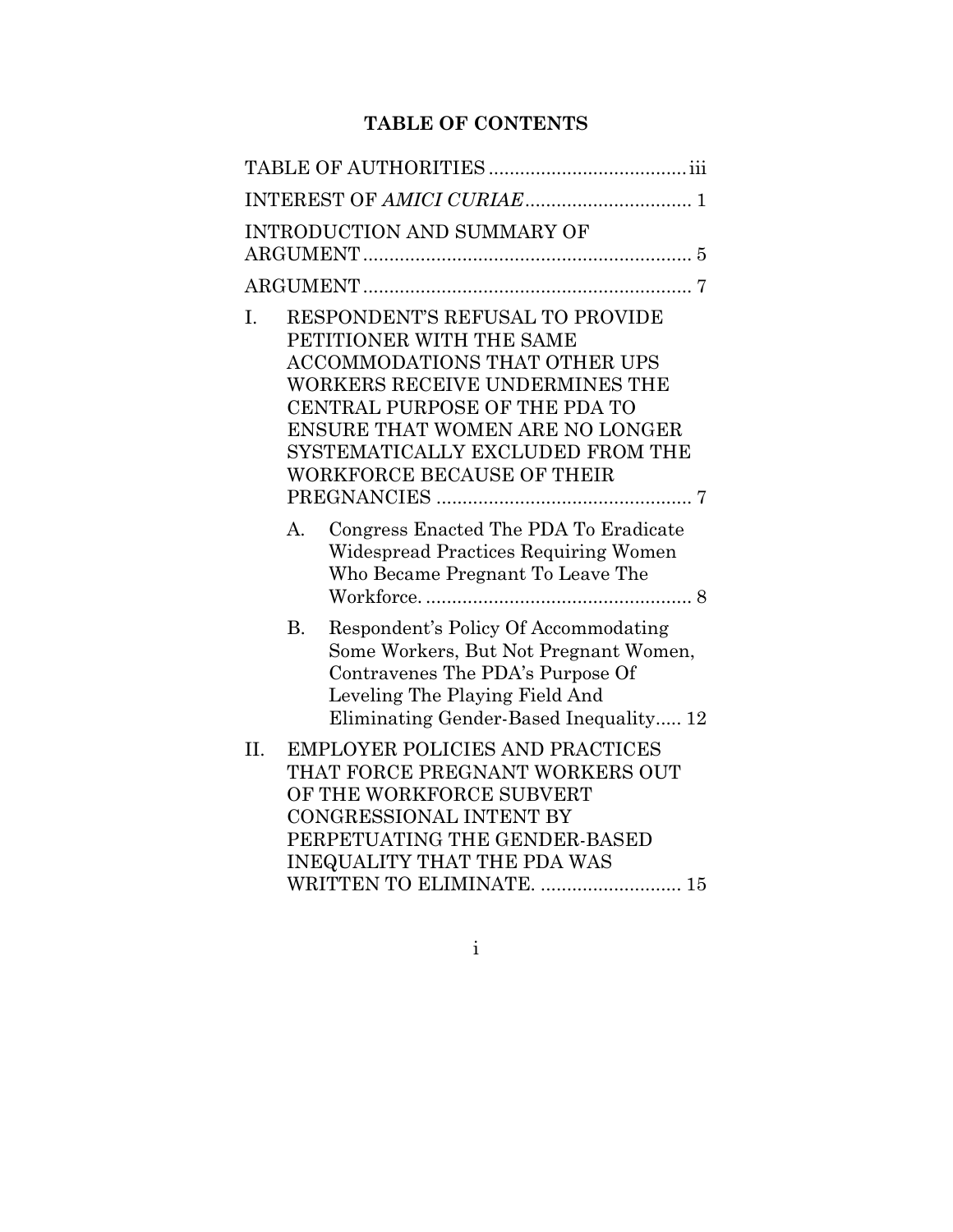| $\mathsf{A}$ . | The Hardships Suffered By Petitioner In<br>This Case Are Shared By Many Other<br>Pregnant Women Who Are Forced Out                                              |
|----------------|-----------------------------------------------------------------------------------------------------------------------------------------------------------------|
| B.             | Congress Was Concerned About The<br>Financial Hardships Suffered By Women<br>Who Are Deprived Of Income And Benefits<br>When Forced Out Of The Workforce During |
| $\mathbf{C}$   | The Concerns That Prompted Passage Of<br>The PDA, Including Women's Economic                                                                                    |
| D.             | Inequality Is Magnified When Women Are<br>Pushed Out Of Jobs From Which They<br>Were Traditionally Excluded.  29                                                |
|                |                                                                                                                                                                 |

ii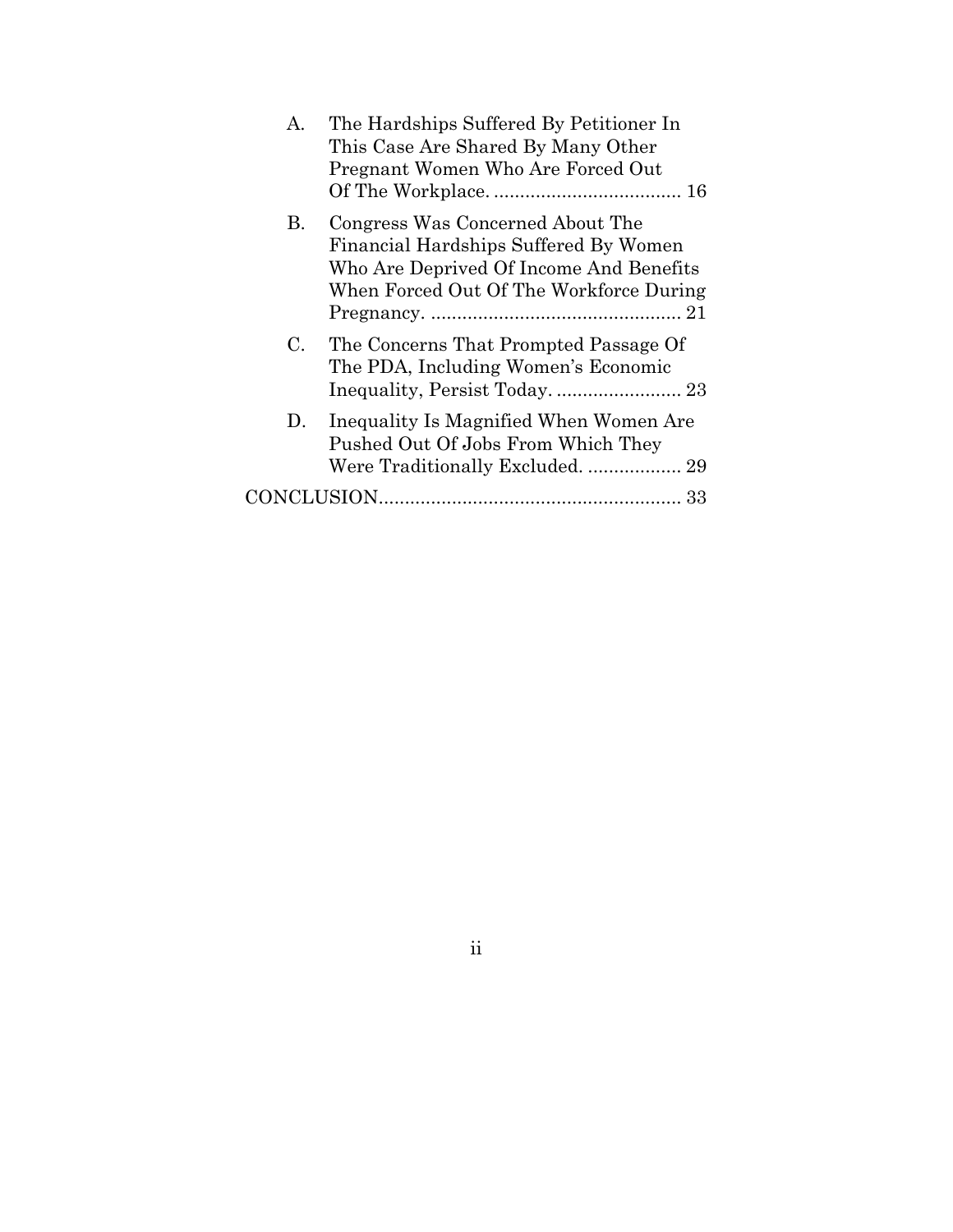# **TABLE OF AUTHORITIES**

# **CASES**

| Burwell v. Eastern Air Lines, Inc.,                                                               |
|---------------------------------------------------------------------------------------------------|
| California Federal Savings & Loan Ass'n v. Guerra,                                                |
| Clanton v. Orleans Parish Sch. Bd.,                                                               |
| Cleveland Bd. of Educ. v. LaFleur,                                                                |
| Condit v. United Air Lines, Inc.,                                                                 |
| EEOC v. Chrysler Corp.,                                                                           |
| EEOC v. Joslyn Mfg. & Supply Co., 706 F.2d 1469,<br>vacated sub nom. EEOC v. Joslyn Mfg. & Supply |
| Harriss v. Pan Am. World Airways, Inc.,                                                           |
| Hoyt v. Florida,                                                                                  |
| Narragansett Elec. Co. v. R. I. Comm'n for Human                                                  |
| Nashville Gas Co. v. Satty,                                                                       |
| Nev. Dep't of Human Res. v. Hibbs,                                                                |
| Newport News Shipbuilding & Dry Dock Co. v.                                                       |

iii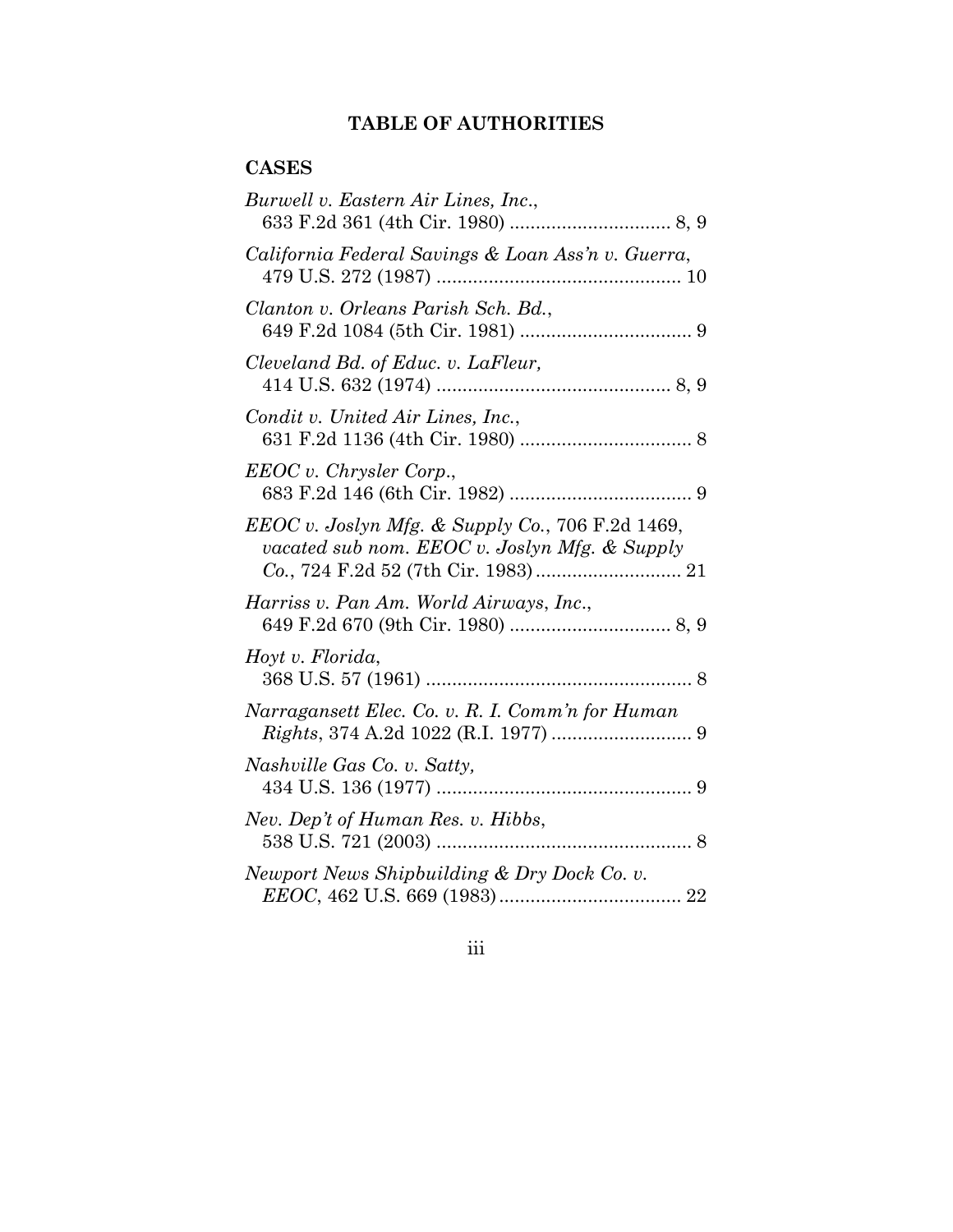| Orr v. Albuquerque,              |  |
|----------------------------------|--|
|                                  |  |
| Wetzel v. Liberty Mut. Ins. Co., |  |
|                                  |  |

# **STATUTES**

| Title VII of the Civil Rights Act of 1964,                                 |  |
|----------------------------------------------------------------------------|--|
| Pregnancy Discrimination Act of 1978,                                      |  |
| Americans with Disabilities Act,                                           |  |
| ADA Amendments Act of 2008,<br>Pub. L. No. 110-325, 122 Stat. 3553  12, 13 |  |
| Family and Medical Leave Act of 1993,                                      |  |

# **LEGISLATIVE HISTORY**

| 123 Cong. Rec. 7,539 (1977)                                                |
|----------------------------------------------------------------------------|
| 123 Cong. Rec. 7,541 (1977)                                                |
| 123 Cong. Rec. 10,581 (1977)                                               |
| 123 Cong. Rec. 10,582 (1977)<br>(statement of Rep. Hawkins) 10, 11, 22, 23 |
| 123 Cong. Rec. 29,385 (1977)                                               |

iv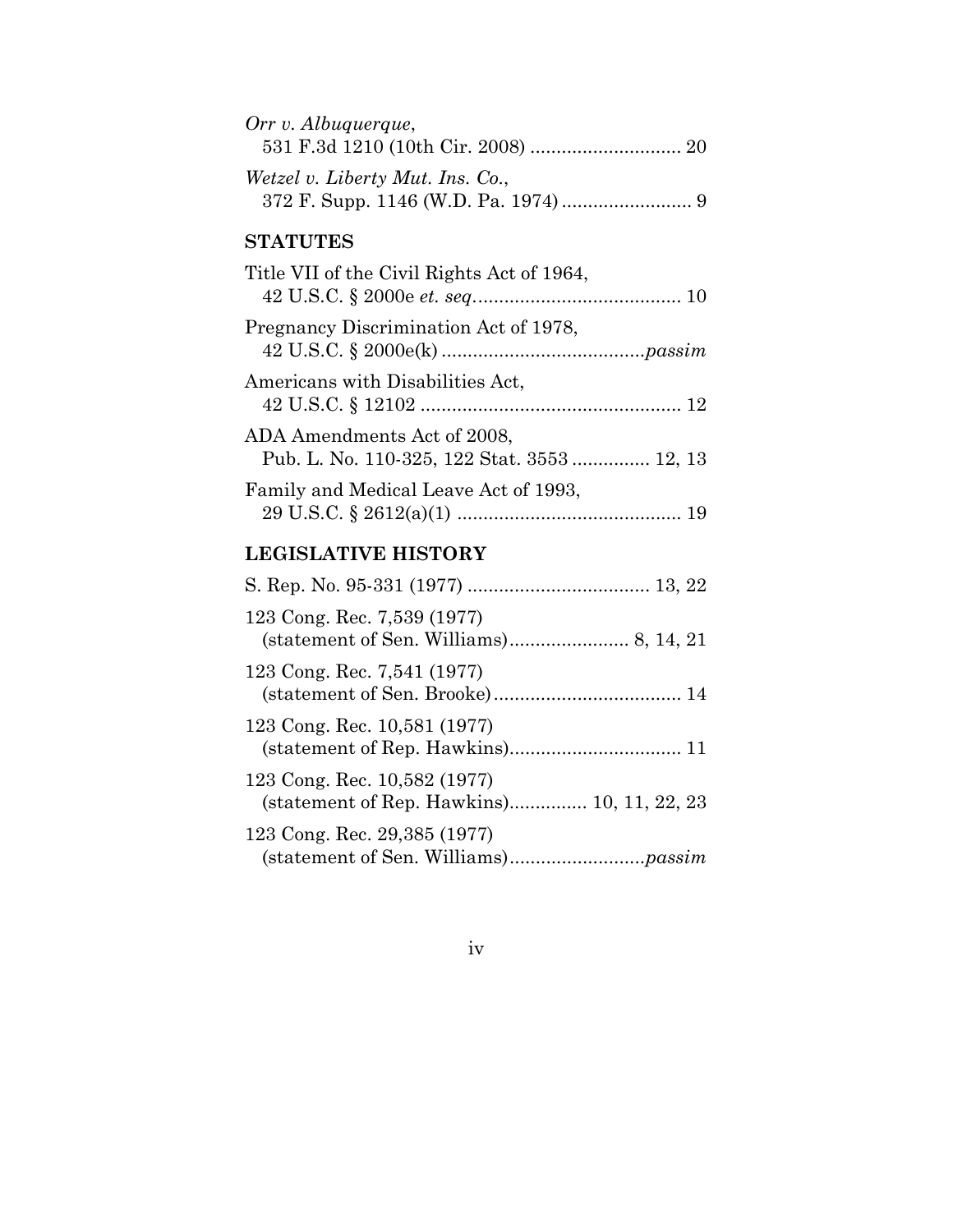| 123 Cong. Rec. 29,641 (1977)                                                                                                                          |
|-------------------------------------------------------------------------------------------------------------------------------------------------------|
| 123 Cong. Rec. 29,658 (1977)                                                                                                                          |
| Discrimination on the Basis of Pregnancy: Hearing<br>on S. 955 Before the S. Comm. On Human Res.,                                                     |
| Discrimination on the Basis of Pregnancy: Hearings<br>Before the Subcomm. on Labor of the S. Comm. on                                                 |
| Economic Security for Working Women: Hearing<br>Before the S. Comm. On Health, Educ., Labor &                                                         |
| Introduction of Pregnancy Disability Legislation,<br>Extension of Remarks on H.R. 5055 in the House of                                                |
| New Evidence on the Gender Pay Gap for Women and<br>Mothers in Management: Hearing Before the U.S.<br>Cong. Joint Econ. Comm., 111th Cong. (Sept. 28, |

# **OTHER AUTHORITIES**

| Alexandra Cawthorne & Melissa Alpert, Center for     |
|------------------------------------------------------|
| American Progress, Labor Pains: Improving            |
| <b>Employment and Economic Security for Pregnant</b> |
|                                                      |
| <i>Women and New Mothers</i> (Aug. 3, 2009) 23       |

| Ann Crittenden, The Price of Motherhood: Why The   |
|----------------------------------------------------|
| Most Important Job in the World Is Still the Least |
|                                                    |

# v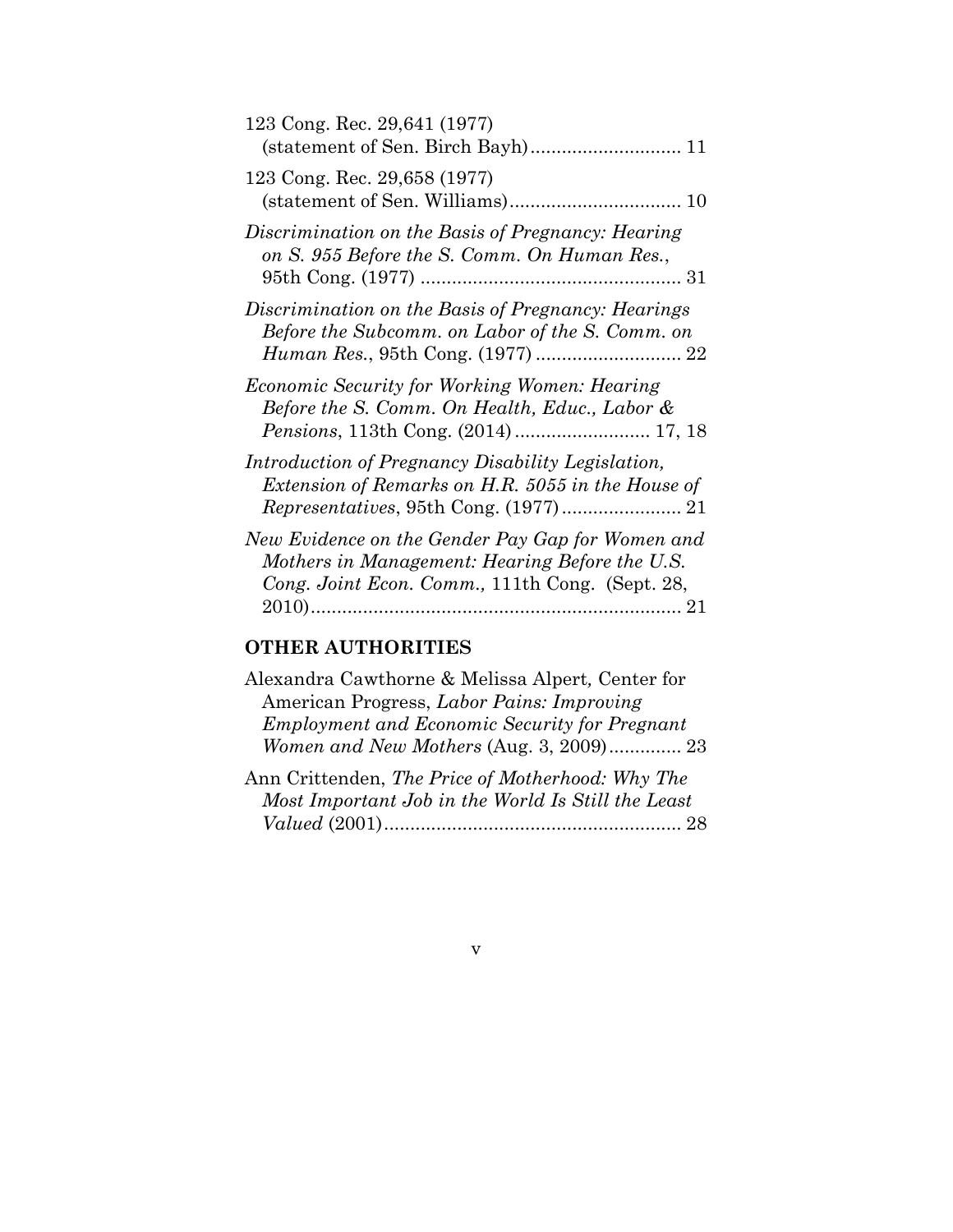| Brigid Schulte, Pregnant Women Fight To Keep Jobs<br>Via Reasonable Accommodations,'                                                                                                   |
|----------------------------------------------------------------------------------------------------------------------------------------------------------------------------------------|
| Bureau of Justice Statistics, DOJ, Crime Data Brief:<br>Women in Law Enforcement 1987-2008 (2010)  29                                                                                  |
| Bureau of Labor Statistics, Women in the Labor                                                                                                                                         |
| Ctr. for Cmty. Change & Older Women's Econ. Sec.<br>Task Force, Expanding Social Security Benefits for<br>Financially Vulnerable Populations (2013) 27                                 |
| Deborah A. Widiss, Gilbert Redux: The Interaction of<br>the Pregnancy Discrimination Act and the<br>Amended Americans with Disabilities Act,<br>46 U. Cal. Davis L. Rev. 961 (2013) 25 |
| Elizabeth Warren & Amelia Warren Tyagi, The Two-<br>Income Trap: Why Middle-Class Parents are Going                                                                                    |
| Jane Waldfogel, <i>International Policies Toward</i><br>Parental Leave and Child Care, Future of Children                                                                              |
| Jeremy Staff & Jeylan T. Mortimer, Explaining the<br>Motherhood Wage Penalty During the Early<br><i>Occupational Career</i> , 49 Demography 1 (2012) 26                                |
| Joan C. Williams & Nancy Segal, Beyond the<br>Maternal Wall: Relief for Family Caregivers Who<br>Are Discriminated Against on the Job,<br>26 Harv. Women's L.J. 77 (2003) 25           |
| Joan C. Williams, Keynote Address: Want Gender<br>Equality? Die Childless at Thirty,<br>27 Women's Rights. L. Rptr. (Winter 2006)  26                                                  |

vi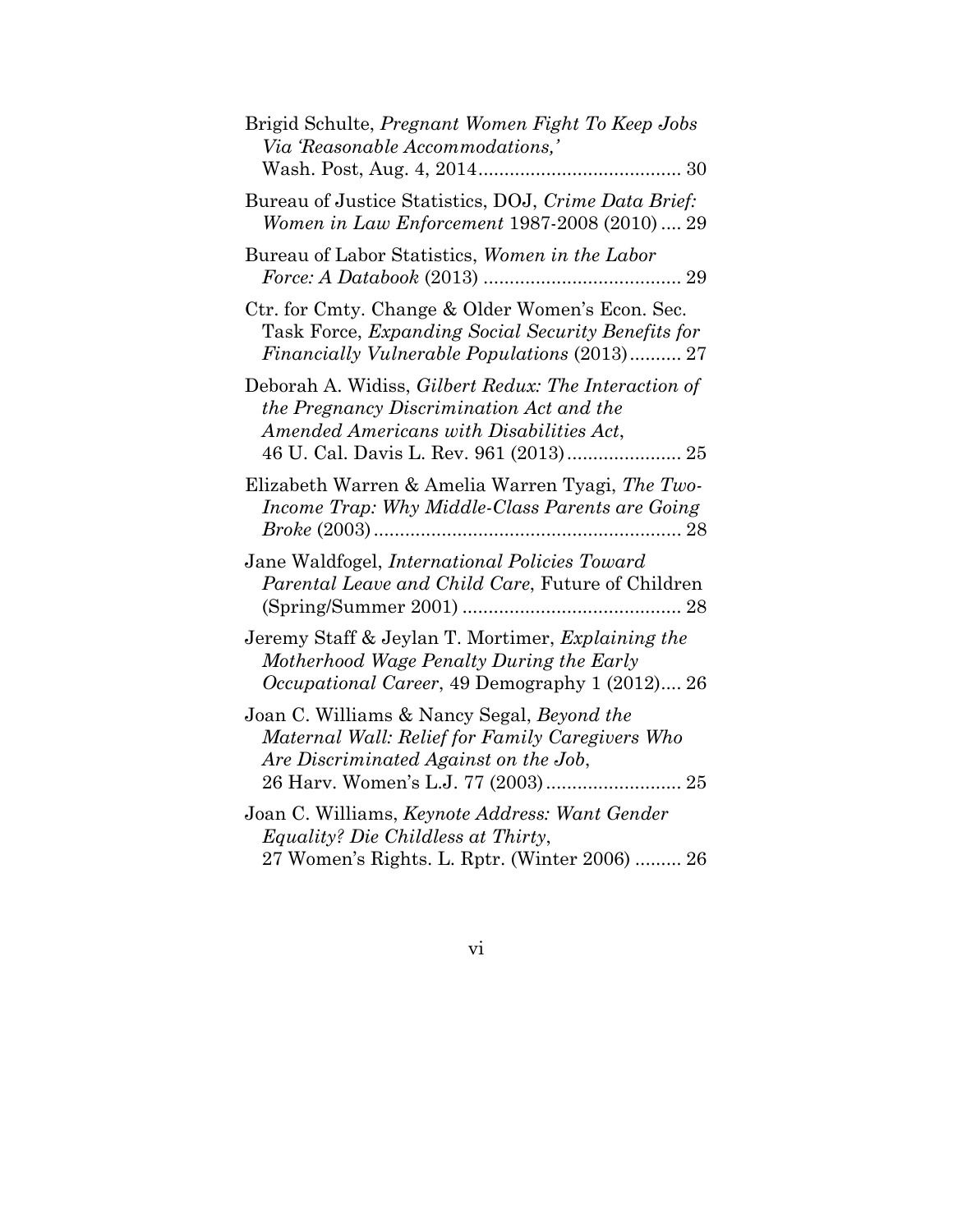| Julie A. Kmec et al., Not Ideal: The Association<br>Between Working Anything but Full Time and<br>Perceived Unfair Treatment,                                                                |
|----------------------------------------------------------------------------------------------------------------------------------------------------------------------------------------------|
| Maria Shriver, Center for American Progress, The<br><b>Shriver Report: A Woman's Nation Changes</b>                                                                                          |
| Michelle J. Budig, Third Way NEXT, The Fatherhood<br>Bonus & the Motherhood Penalty: Parenthood and                                                                                          |
| Nat'l Women's Law Ctr., It Shouldn't Be a Heavy<br>Lift: Fair Treatment for Pregnant Workers                                                                                                 |
| Renee Bischoff & Wendy Chavkin, N.Y.C. Dep't of<br>Health & Mental Hygiene & Columbia Univ.<br>Mailman Sch. Of Public Health, The Relationship<br>Between Work-Family Benefits and Maternal, |
| Shelley J. Correll, et al., Getting $a$ Job: Is There $a$<br><i>Motherhood Penalty?</i> , 112 Am. J. of Soc. 1297                                                                            |

vii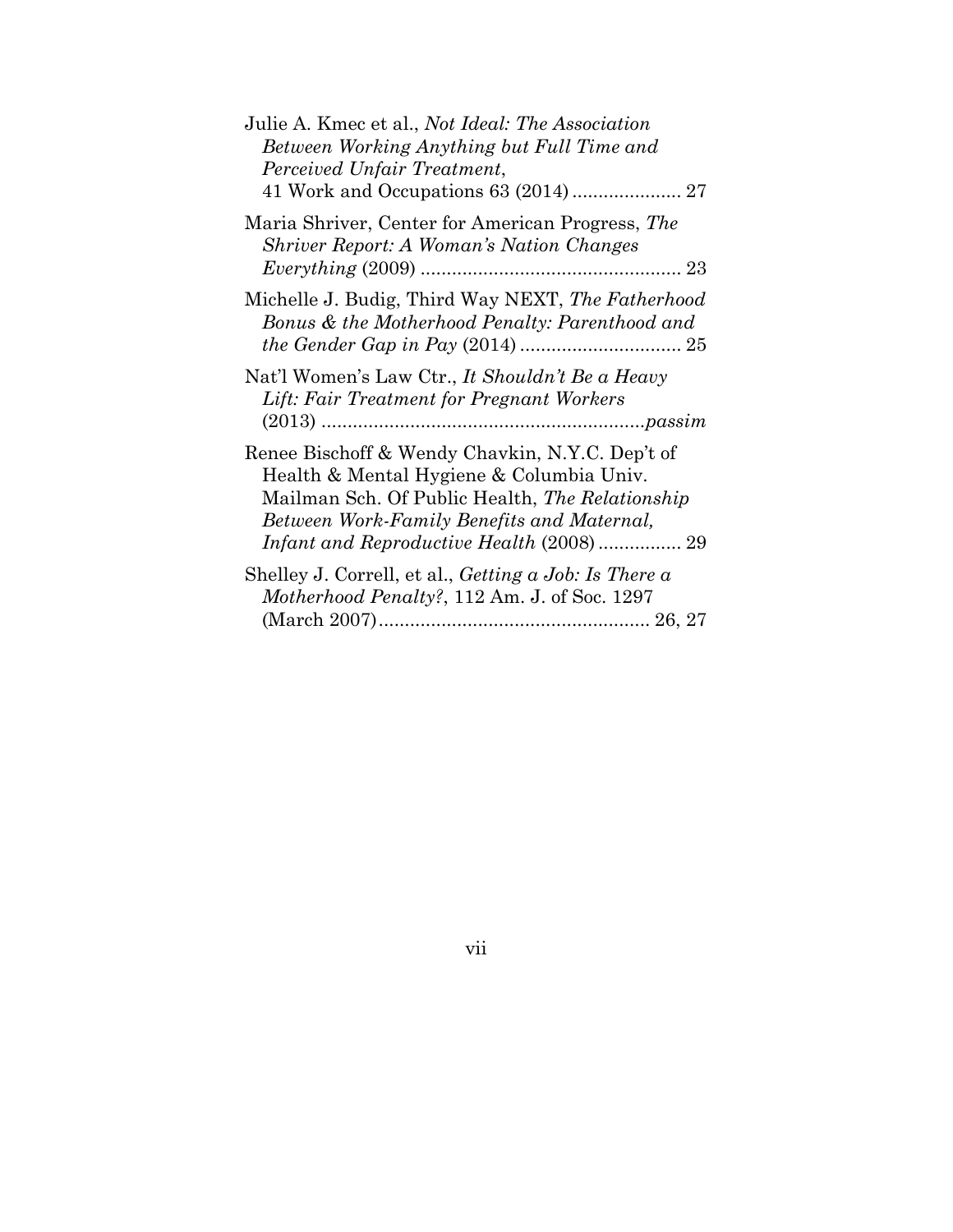#### **INTEREST OF** *AMICI CURIAE*<sup>1</sup>

The American Civil Liberties Union (ACLU) is a nationwide, nonprofit, nonpartisan organization with more than 500,000 members dedicated to the principles of liberty and equality embodied in the Constitution and our nation's civil rights laws. The ACLU of Maryland is one of its regional affiliates. The ACLU, through its Women's Rights Project, has long been a leader in legal advocacy aimed at ensuring women's full equality and ending discrimination against women in the workplace, including pregnancy discrimination. The ACLU has appeared before this Court in numerous cases involving women's equality, both as direct counsel and as *amicus curiae*.

A Better Balance is a national legal advocacy organization dedicated to promoting fairness in the workplace and helping employees meet the conflicting demands of work and family. Through legislative advocacy, litigation, research, and public education, A Better Balance is committed to helping workers care for their families without risking their economic security. A Better Balance has been actively involved in advancing the rights of pregnant women in the workplace. The organization runs a legal clinic in which the discriminatory treatment of pregnant women can be seen firsthand.

<sup>&</sup>lt;sup>1</sup> The parties have lodged blanket letters of consent to the filing of *amicus* briefs in this case. No party has written this brief in whole or in part, and no one other than the *amici curiae*, their members or their counsel has made a monetary contribution to the preparation or submission of this brief.

<sup>1</sup>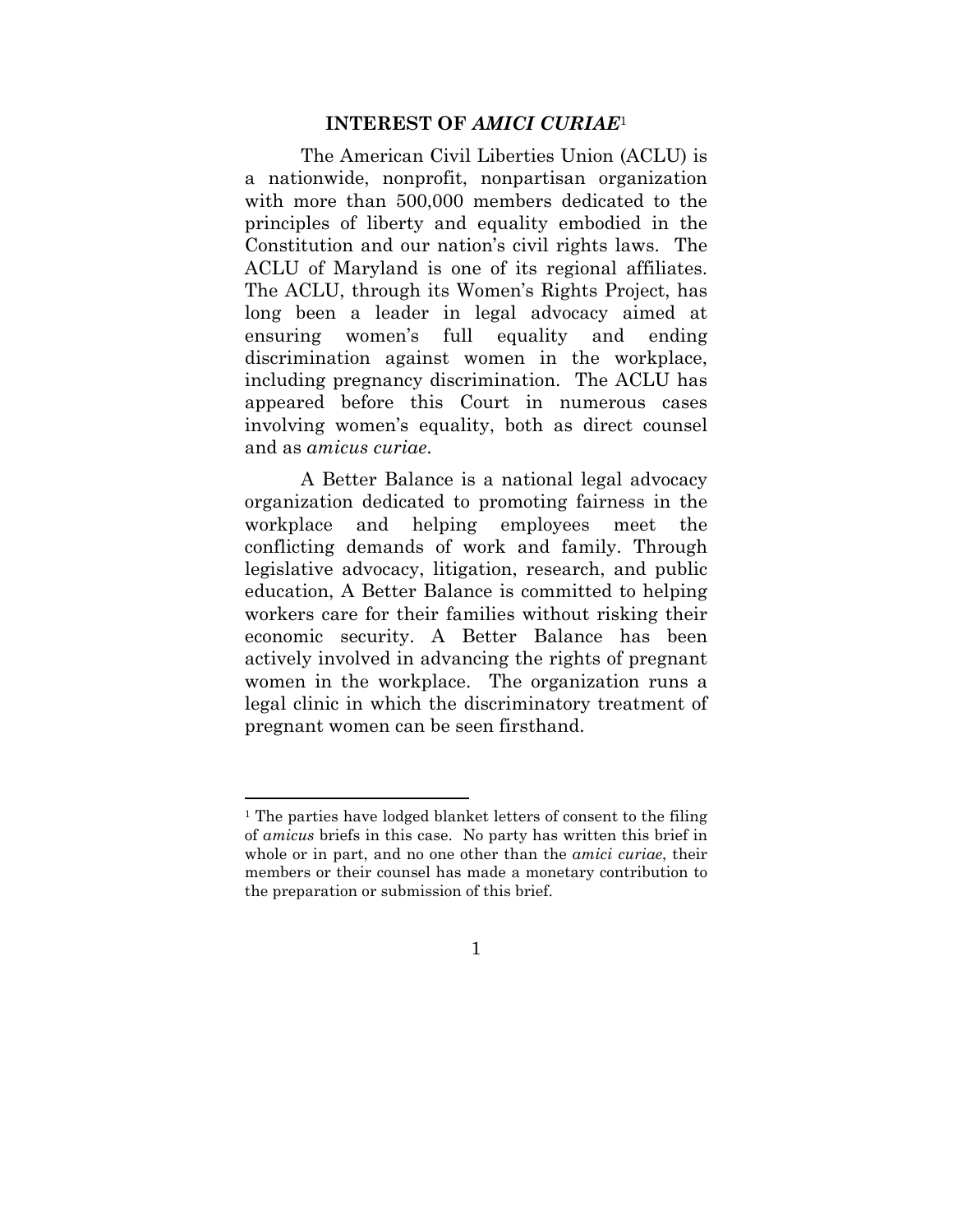9to5 is a national membership-based organization of women in low-wage jobs dedicated to achieving economic justice and ending discrimination. 9to5's members and constituents are directly affected by workplace discrimination, including pregnancy discrimination and poverty, among other issues. They experience first-hand the long-term negative effects of discrimination on economic well-being, and the difficulties of seeking and achieving redress. 9to5's toll-free Job Survival Hotline fields thousands of phone calls annually from women facing these and related problems in the workplace. The issues of this case are directly related to 9to5's work to end workplace discrimination and our work to promote policies that aid women in their efforts to achieve economic self-sufficiency. The outcome of this case will directly affect our members' and constituents' rights in the workplace and their long-term economic well-being and that of their families.

The Center for WorkLife Law (WLL) at the University of California Hastings College of the Law is a national research and advocacy organization widely recognized as a thought leader on the accommodation of pregnant workers. WLL is known for its pioneering work in the area of family responsibilities discrimination and work/family conflict, and works with employers, employees, and lawyers representing both constituencies. One of WLL's most significant, ongoing projects is the Pregnancy Accommodation Working Group. This group, composed of legal scholars, leading employment litigators, and physicians, analyzes pregnancy accommodation in the workplace and the use of existing laws to obtain accommodations. WLL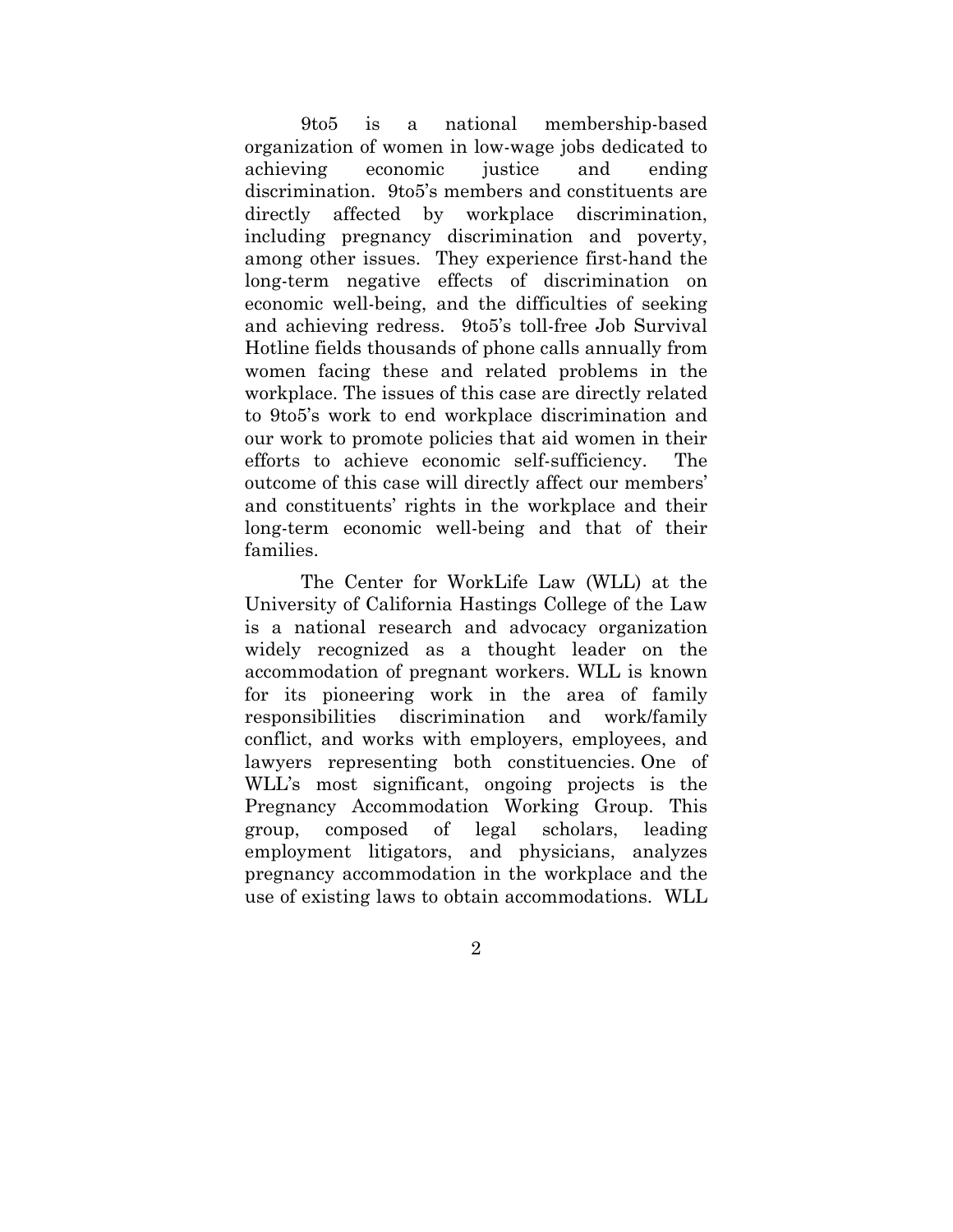has advocated for the use of the Pregnancy Discrimination Act to obtain accommodations for pregnant women who are similar in their ability to work to employees who have been accommodated pursuant to workplace injury policies, collective bargaining agreements, the Americans with Disabilities Act, and the like, which is directly at issue in this case.

Gender Justice is a non-profit law firm based in the Midwest that eliminates gender barriers through impact litigation, policy advocacy, and education. As part of its mission, Gender Justice helps courts, employers, schools, and the public better understand the roles that cognitive bias and unconscious stereotyping play in perpetuating discrimination, and what can be done to limit their harmful effects and ensure equality of opportunity for all. As part of its impact litigation program, Gender Justice acts as counsel in cases involving gender equality in the Midwest region, including providing direct representation of pregnant employees facing discrimination in the workplace. Gender Justice also participates as *amicus curiae* in cases that have an impact in the region. The organization has an interest in protecting and enforcing women's legal rights in the workplace, and in the proper interpretation of the Civil Rights Act of 1964 and the Pregnancy Discrimination Act of 1978.

Legal Aid Society – Employment Law Center (Legal Aid) is a public interest legal organization that advocates to improve the working lives of disadvantaged people. Since 1970, Legal Aid has represented low-wage clients in cases involving a broad range of employment-related issues, including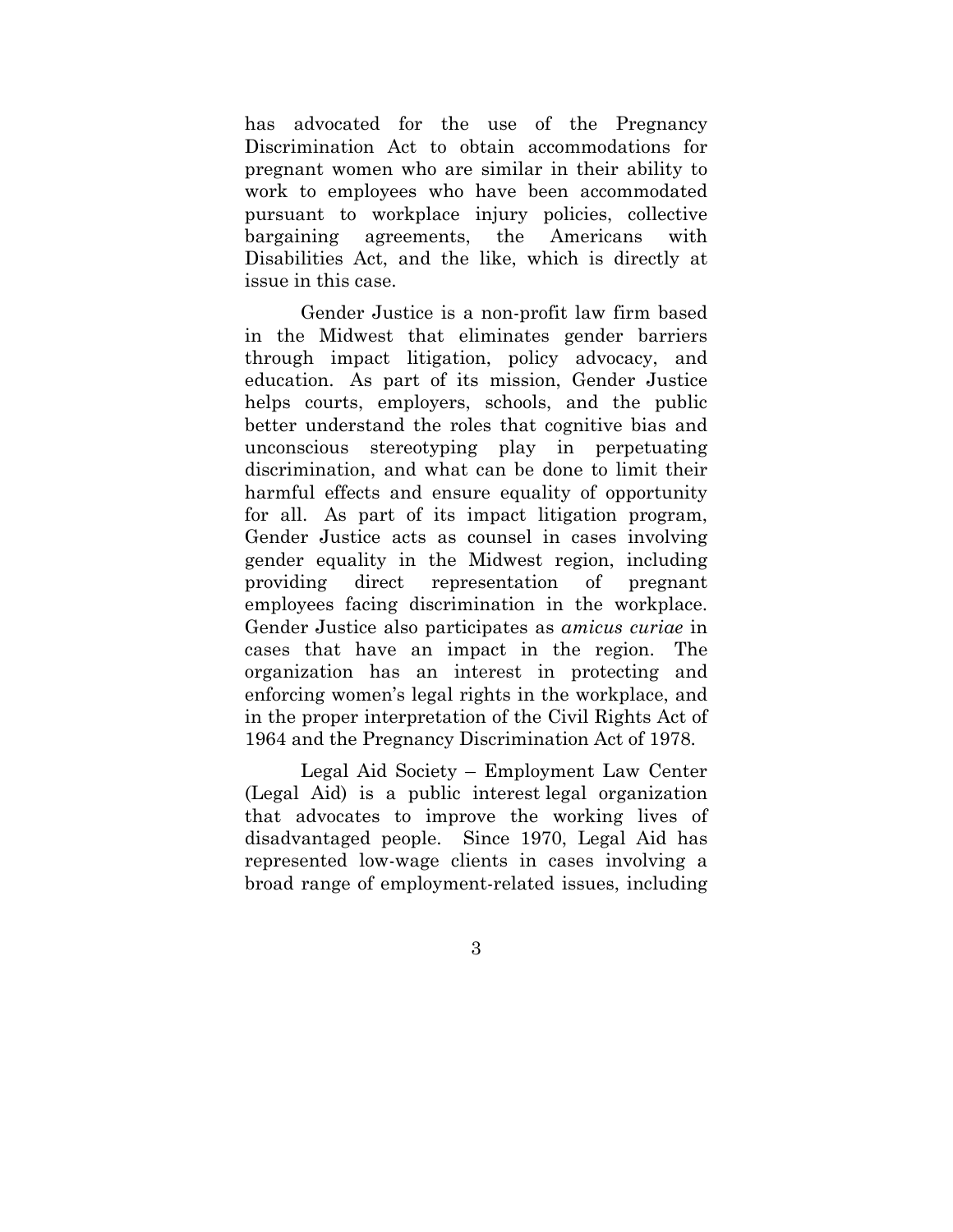discrimination on the basis of race, gender, age, disability, sexual orientation, gender identity, gender expression, national origin, and pregnancy. Legal Aid has appeared before this Court in discrimination cases on numerous occasions both as counsel for plaintiffs, *see, e.g*., *National Railroad Passenger Corp. v. Morgan*, 536 U.S. 101 (2002); *U.S. Airways, Inc. v. Barnett*, 535 U.S. 391 (2002); and *California Federal Savings & Loan Ass'n v. Guerra*, 479 U.S. 272 (1987) (counsel for real party in interest), as well as in an *amicus curiae* capacity. *See, e.g., Wal-Mart v. Dukes*, 131 S. Ct. 2541 (2011), *U.S. v. Virginia*, 518 U.S. 515 (1996); *Harris v. Forklift Systems*, 510 U.S. 17 (1993); *International Union, UAW v. Johnson Controls*, 499 U.S. 187 (1991); *Price Waterhouse v. Hopkins*, 490 U.S. 228 (1989); *Meritor Savings Bank v. Vinson*, 477 U.S. 57 (1986). Legal Aid has extensive policy experience advocating for the employment rights of pregnant women and new parents. Legal Aid has a strong interest in ensuring that pregnant women are granted the full protections of the Pregnancy Discrimination Act and other antidiscrimination laws.

The National Consumers League (NCL) is America's oldest consumer and labor organization, representing consumers and workers on workplace and marketplace issues since our founding in 1899. The issues raised in this brief are very close to NCL's mission and history. Under the direction of its first general secretary, Florence Kelley, NCL wrote and championed state minimum wage laws, got enacted the first state laws restricting child labor, and exposed scandalous working conditions for all workers, including minorities. NCL has advocated for women in the workforce since our founding. NCL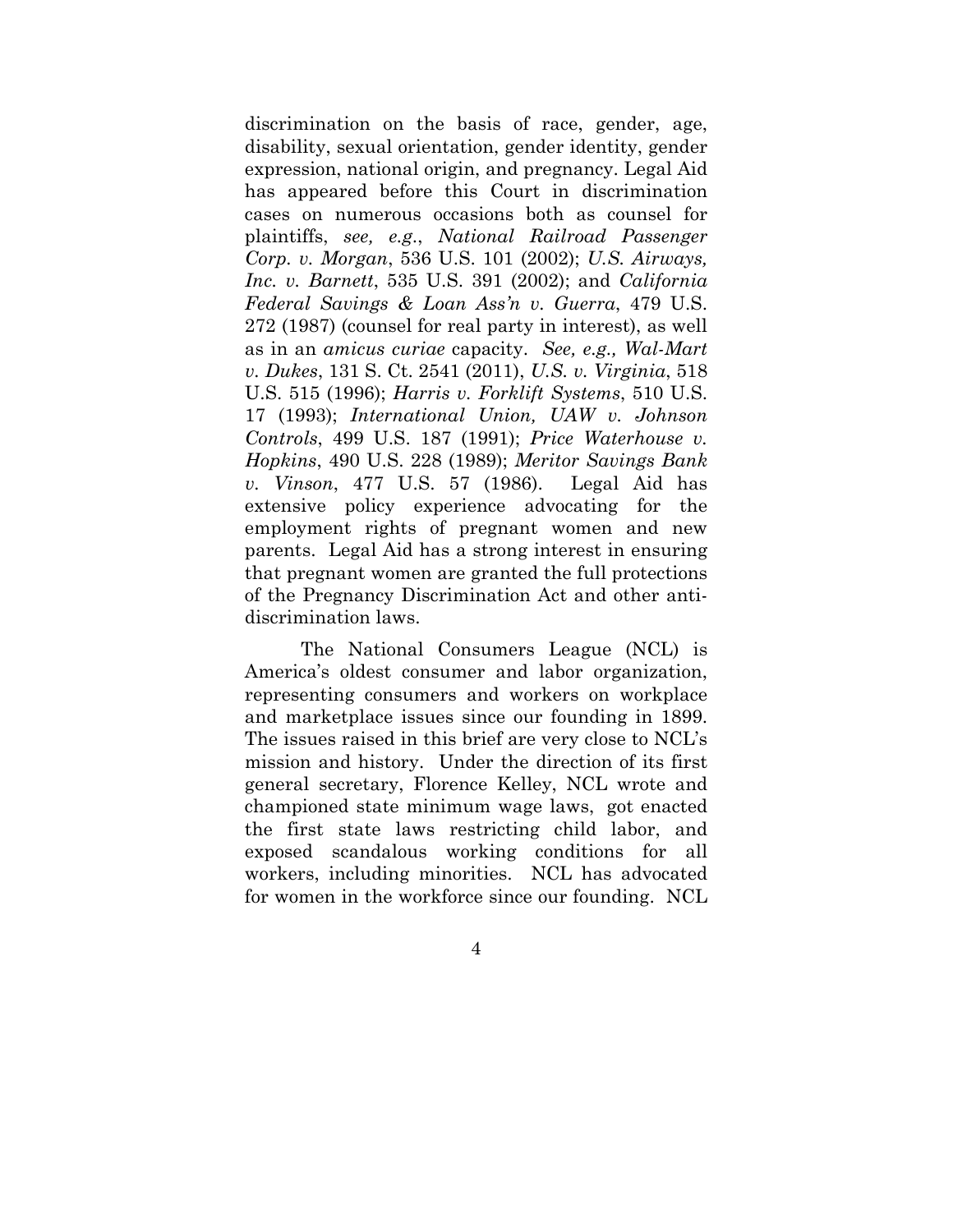believes that vigorous enforcement of discrimination laws and other workplace employment laws is of paramount importance, especially for the millions of working women who rely on the laws to deter and remedy illegal employment discrimination.

The Southwest Women's Law Center is a legal and policy law center whose mission is to advance opportunities for girls and women in New Mexico. We collaborate with community members, organizations, attorneys, health care providers and public officials to address pregnancy fairness and accommodations for women in the workplace. We advocate for pregnant workers to ensure they are treated fairly and given accommodations when needed, and we advocate against employment practices that force pregnant workers to leave their places of employment causing them to suffer adverse economic consequences because of the loss of means to support their families.

### **INTRODUCTION AND SUMMARY OF ARGUMENT**

*Amici* adopt the Statement of the case contained in the Brief for Petitioner.

Congress enacted the Pregnancy Discrimination Act of 1978 (PDA), Pub. L. No. 95- 555, § 1, 92 Stat. 2076, codified at 42 U.S.C. § 2000e(k), to put an end to widespread practices of discrimination against women because of pregnancy. Women were routinely forced to leave the workforce when they became pregnant, with the result that women were subject, as a class, to economic disadvantages and to exclusion from the public sphere more broadly once they became mothers.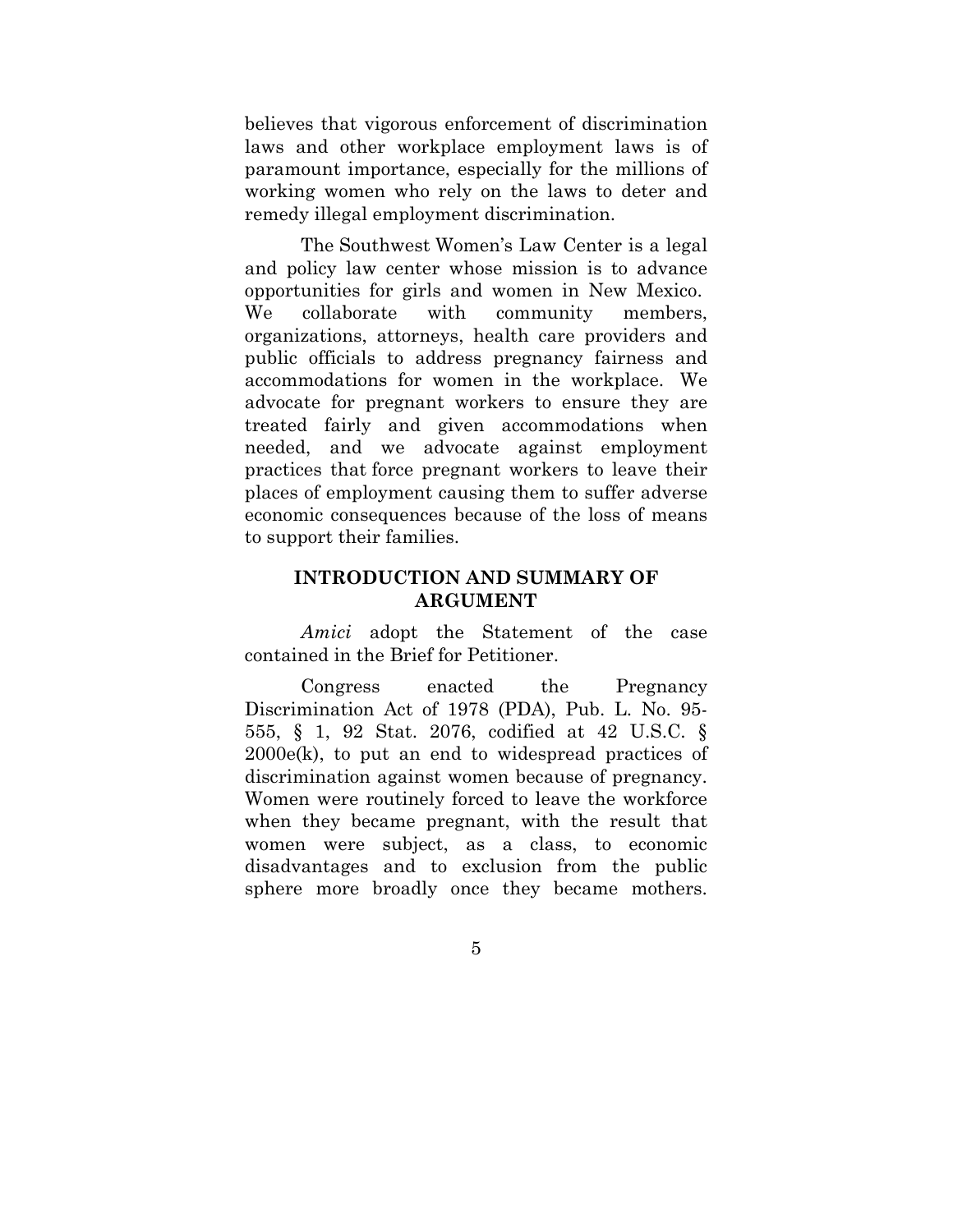Such policies rested (and still rest) on paternalistic assumptions and outmoded stereotypes that have always been used to justify sex discrimination. To remedy this systemic discrimination, the PDA requires an employer to provide the same accommodation to pregnant workers as the employer gives to workers who are "similar in their ability or inability to work." 42 U.S.C. § 2000e(k). This comparative remedy was necessary to address the class-based mistreatment to which women were uniquely subjected.

Policies, like Respondent's, that push pregnant workers out of the workplace when they need an accommodation that other workers receive perpetuate women's second-class status in the workforce and in society more broadly. When women are forced to leave the workplace because of pregnancy-related conditions, while other workers with similar limitations are provided light duty, women suffer the very discrimination that Congress sought to eradicate. They lose income, economic security, and benefits, including health insurance, often with devastating results. These are precisely the consequences Congress sought to avert with the passage of the PDA more than thirty-five years ago.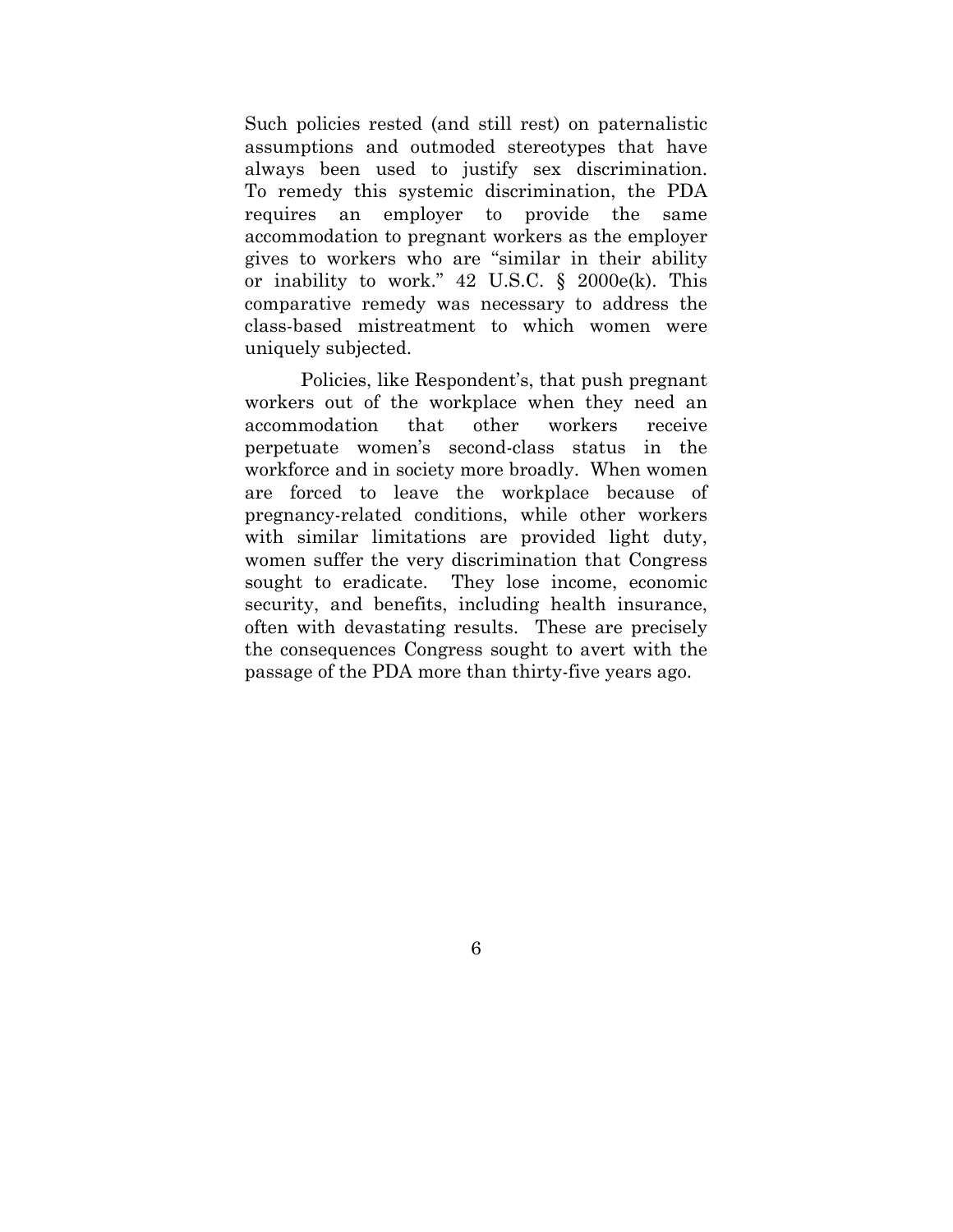#### **ARGUMENT**

# **I. RESPONDENT'S REFUSAL TO PROVIDE PETITIONER WITH THE SAME ACCOMMODATIONS THAT OTHER UPS WORKERS RECEIVE UNDERMINES THE CENTRAL PURPOSE OF THE PDA TO ENSURE THAT WOMEN ARE NO LONGER SYSTEMATICALLY EXCLUDED FROM THE WORKFORCE BECAUSE OF THEIR PREGNANCIES.**

Prior to the PDA's enactment, laws and workplace policies often forced women to stop working when they became pregnant, regardless of their capacity to work. Such policies relegated women to second-class status in the workplace and to economic disadvantage over the long term. Congress enacted the PDA to enable pregnant women to participate on an equal footing in the labor force. It did so by ensuring that pregnant women would not be treated worse than other workers who are similar in their ability or inability to work. By denying pregnant workers who are temporarily unable to perform their regularly assigned duties an accommodation that is available to other workers at UPS, the policy at issue in this case pushes pregnant women out of the workforce, undermining the purpose of the PDA and perpetuating the inequality the statute meant to address.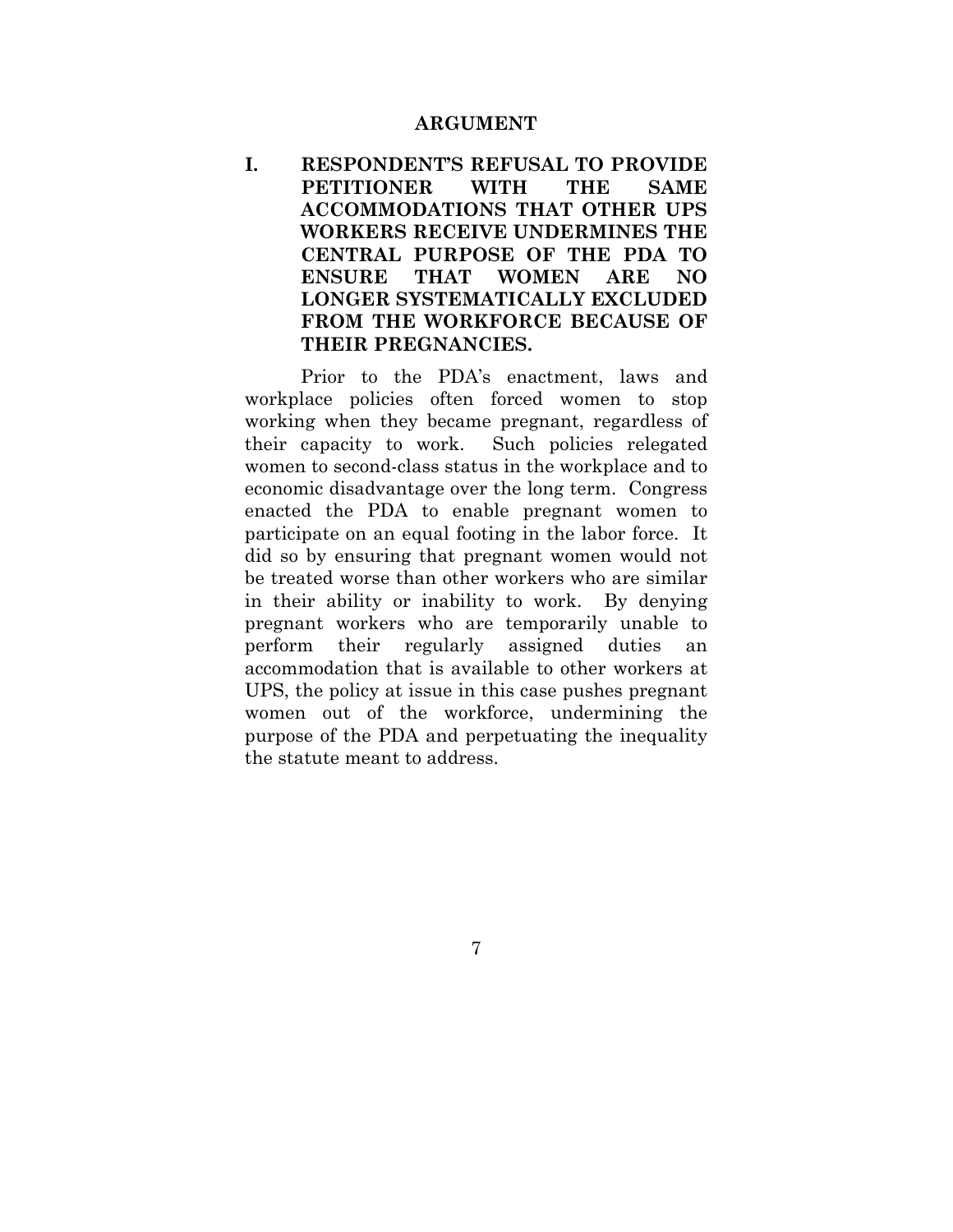# **A. Congress Enacted The PDA To Eradicate Widespread Practices Requiring Women Who Became Pregnant To Leave The Workforce.**

Congress enacted the PDA to end longstanding practices by which employers forced women out of the workplace as a matter of course when they became pregnant. These practices were based on the notions that pregnancy is incompatible with work, that a pregnant woman's proper place was at home, and that pregnancy should signal the end of a woman's working life. *See, e.g.*, 123 Cong. Rec. 7,539 (1977) (statement of Sen. Williams) (PDA intended to address "the outdated notion that women are only supplemental or temporary workers-earning 'pin money' or waiting to return home to raise children full-time"). These stereotypes implicated all women and emanated from the belief that women are, "and should remain, 'the center of home and family life.'" *Nev. Dep't of Human Res. v. Hibbs*, 538 U.S. 721, 729 (2003) (quoting *Hoyt v. Florida*, 368 U.S. 57, 62 (1961)).

A web of employer policies and laws defined pregnant women as incapable of working. Women were pushed out of a broad range of professions upon becoming pregnant, including the airline industry, *see Condit v. United Air Lines, Inc.*, 631 F.2d 1136, 1137 (4th Cir. 1980) (requiring that stewardesses "shall, upon knowledge of pregnancy, discontinue flying"); *Harriss v. Pan Am. World Airways, Inc.*, 649 F.2d 670, 673 (9th Cir. 1980) (same); *Burwell v. Eastern Air Lines, Inc*., 633 F.2d 361, 363 (4th Cir. 1980) (same); teaching, *see Cleveland Bd. of Educ. v. LaFleur,* 414 U.S. 632, 634-35 (1974) (forcing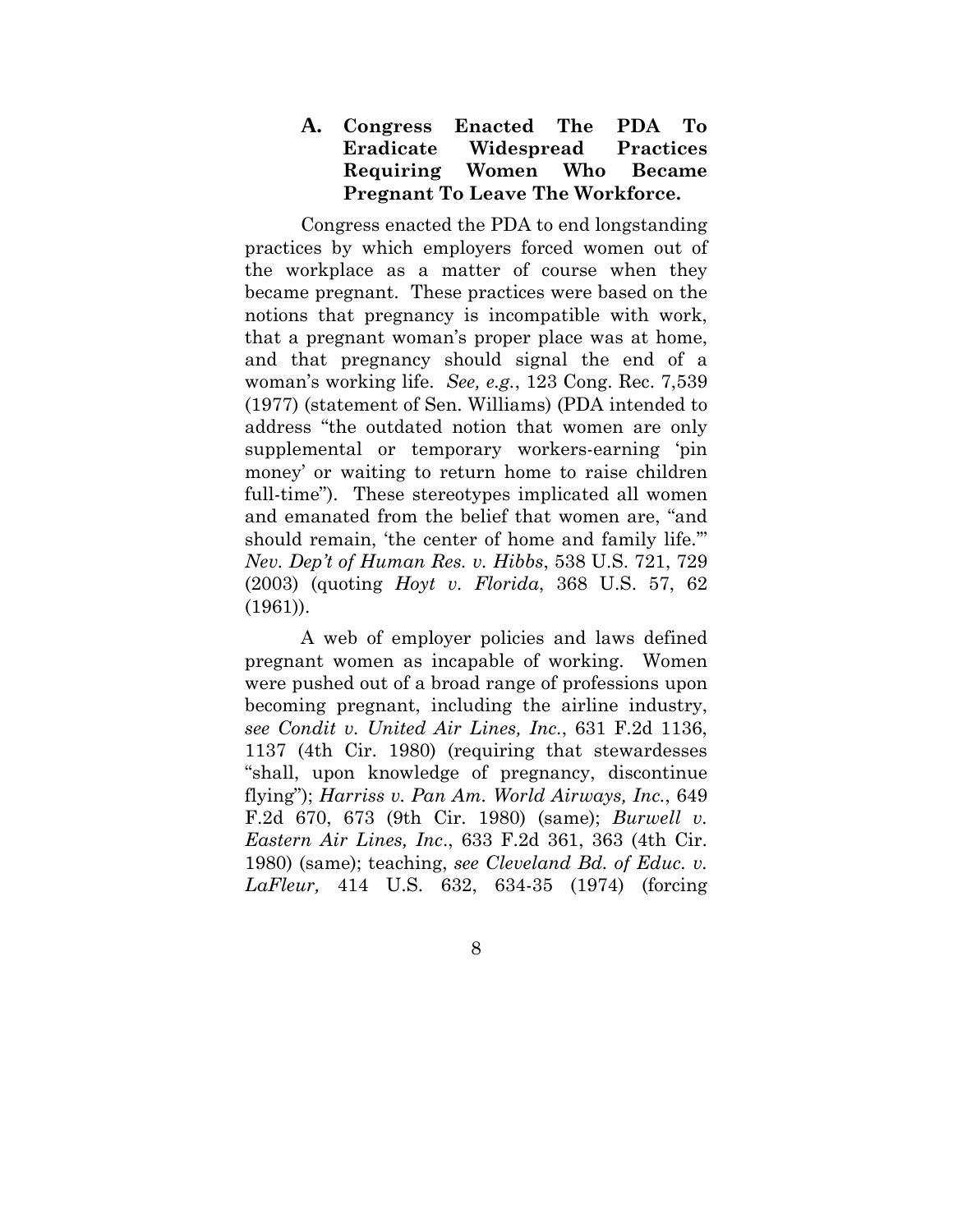pregnant teachers to take unpaid leave five months before they were due to give birth, with no guarantee of re-employment); *Clanton v. Orleans Parish Sch. Bd.*, 649 F.2d 1084, 1086-87 (5th Cir. 1981) (placing teachers on leave in the beginning of the sixth month of their pregnancy); insurance, *see Wetzel v. Liberty Mut. Ins. Co.*, 372 F. Supp. 1146, 1155 (W.D. Pa. 1974) (requiring pregnant women either to "terminate employment or to take a leave of absence at the end of the eighth month"); utilities, *see Narragansett Elec. Co. v. R. I. Comm'n for Human Rights*, 374 A.2d 1022, 1023 (R.I. 1977) (requiring pregnant women to take leave after the fifth month of pregnancy); and the auto industry, *see EEOC v. Chrysler Corp*., 683 F.2d 146, 147 (6th Cir. 1982) (requiring pregnant women to take leave in the fifth month of pregnancy).

When forced out of their jobs because of their pregnancies, women frequently lost benefits, including paid sick leave, medical insurance coverage, and accrual of seniority. *See Nashville Gas Co. v. Satty,* 434 U.S. 136, 127 (1977); *Harriss*, 649 F.2d at 673. Some workers also lost seniority when they sought pregnancy-related accommodations, such as transfers to ground positions. *See Burwell*, 633 F.2d at 363 (pregnant flight attendants lost all accumulated seniority if they transferred to ground positions). These policies thereby denied women the ability to maintain stable employment and progress in their careers, and resulted in broad-based gender inequality in the workplace and beyond.

Congress adopted the PDA to repudiate this discriminatory regime and thus promote equal opportunity and economic security for women. *See*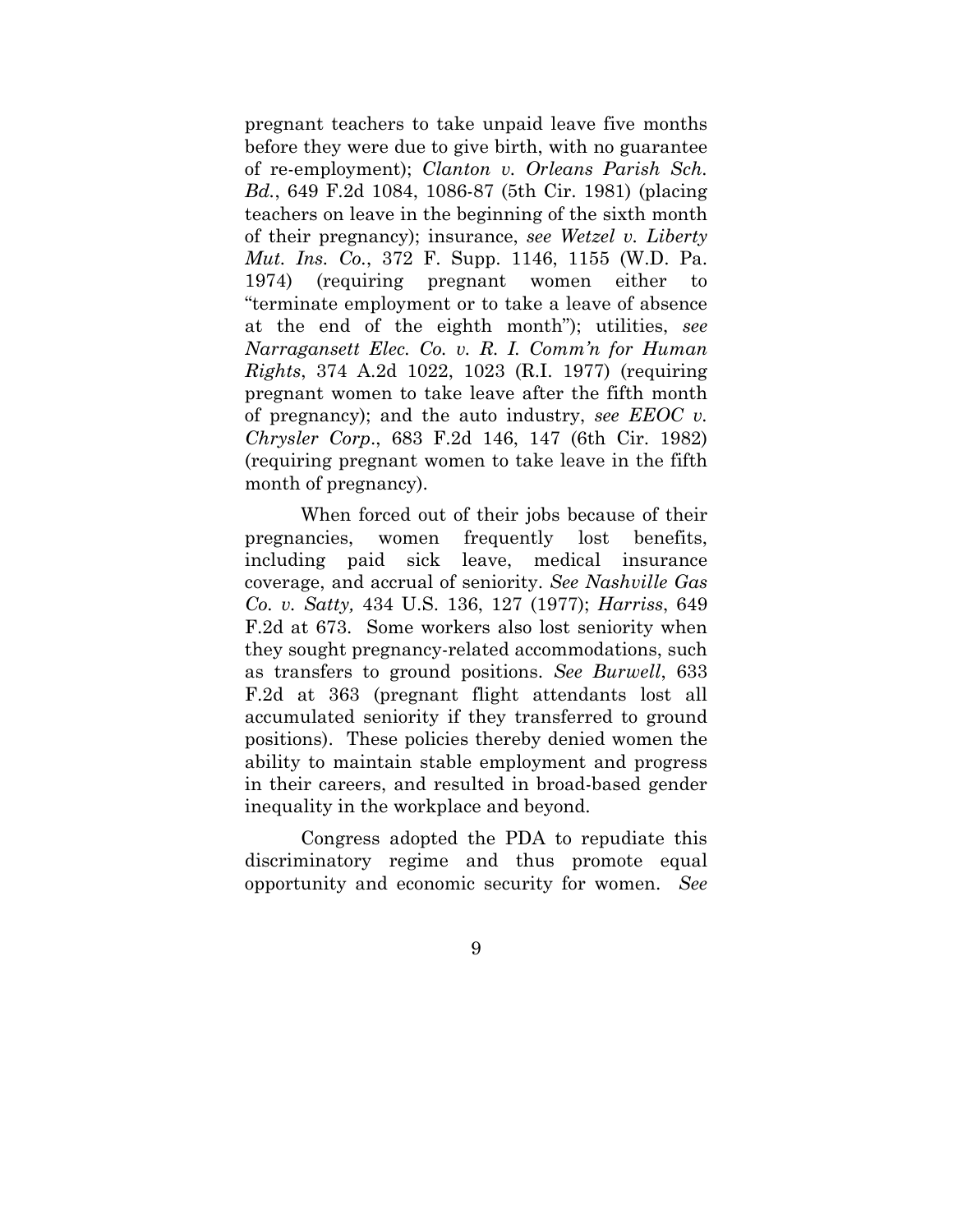*Cal. Fed. Savs. & Loan Ass'n*, 479 U.S. at 289 (quoting 123 Cong. Rec. 29,658 (1977) (statement of Sen. Williams)) ("The entire thrust... behind this legislation is to guarantee women the basic right to participate fully and equally in the workforce, without denying them the fundamental right to full participation in family life."). Lawmakers recognized that "discrimination against pregnant women is one of the chief ways in which women's careers have been impeded and women employees treated like secondclass employees," and they set out to change that state of affairs. 123 Cong. Rec. 10,582 (1977) (statement of Rep. Hawkins). They sought legislation that would permit millions of "working American women to assume their rightful place, and make a full contribution in our Nation's economy." 123 Cong. Rec. 29,385 (1977) (statement of Sen. Williams).

The PDA amends Title VII of the Civil Rights Act of 1964, which prohibits discrimination based on sex (among other categories). The amended statute states:

> The terms "because of sex" or "on the basis of sex" include, but are not limited to, because of or on the basis of pregnancy, childbirth, or related medical conditions; and women affected by pregnancy, childbirth, or related medical conditions shall be treated the same for all employment-related purposes, including receipt of benefits under fringe benefit programs, as other persons not so affected but similar in their ability or inability to work.

42 U.S.C. § 2000e(k).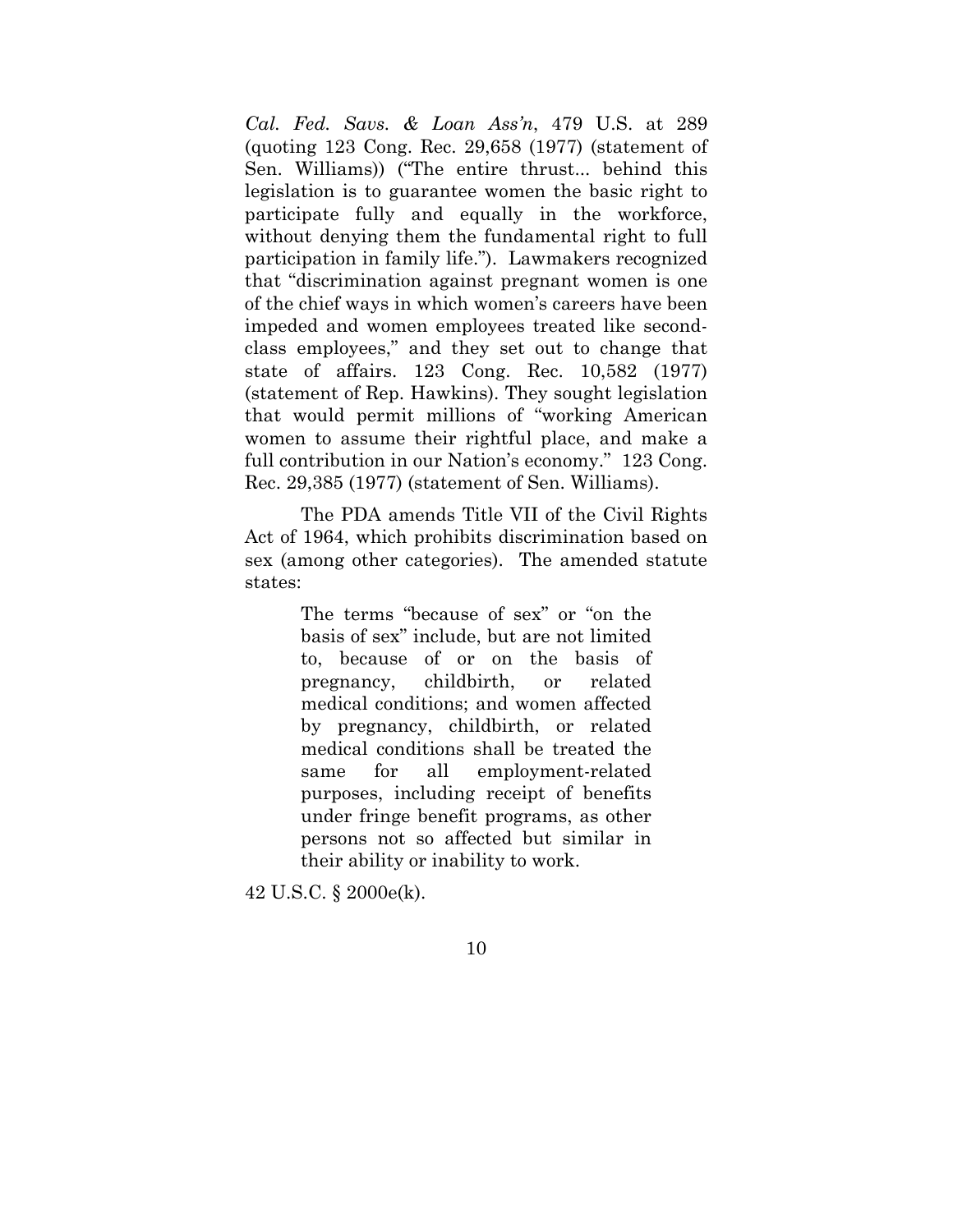Thus, the PDA does two things. The first clause clarifies that the statute's prohibition on discrimination "because of sex" includes discrimination because of pregnancy. As one of the bill's cosponsor's noted, "since only women can become pregnant, discrimination against pregnant people is necessarily discrimination against women." 123 Cong. Rec. 10,581 (1977) (statement of Rep. Hawkins). And the second clause requires employers to treat pregnant employees "the same for all employment-related purposes … as other persons not so affected but similar in their ability or inability to work." 42 U.S.C. § 2000e(k). This provision requires employers to treat "disability based on pregnancy… as any other disability," so that pregnant women are not worse off simply because of their sex-based characteristic. 123 Cong. Rec. 29,641 (1977) (statement of Sen. Birch Bayh).

Nothing in the PDA refers to the reason for an employee's disability or suggests that it has any significance. The only relevant comparison under the statute is between pregnant employees and other employees "similar in their ability or inability to work." 42 U.S.C. § 2000e(k). In other words, as one of the co-sponsors noted, "[i]f an employer permits other employees to continue working unless their doctors regard them as physically unable to work, it may not force pregnant women off the job, as many employers have done in the past," and "may not deprive women of seniority" for pregnancy-related absences. 123 Cong. Rec. 10,582 (1977) (statement of Rep. Hawkins).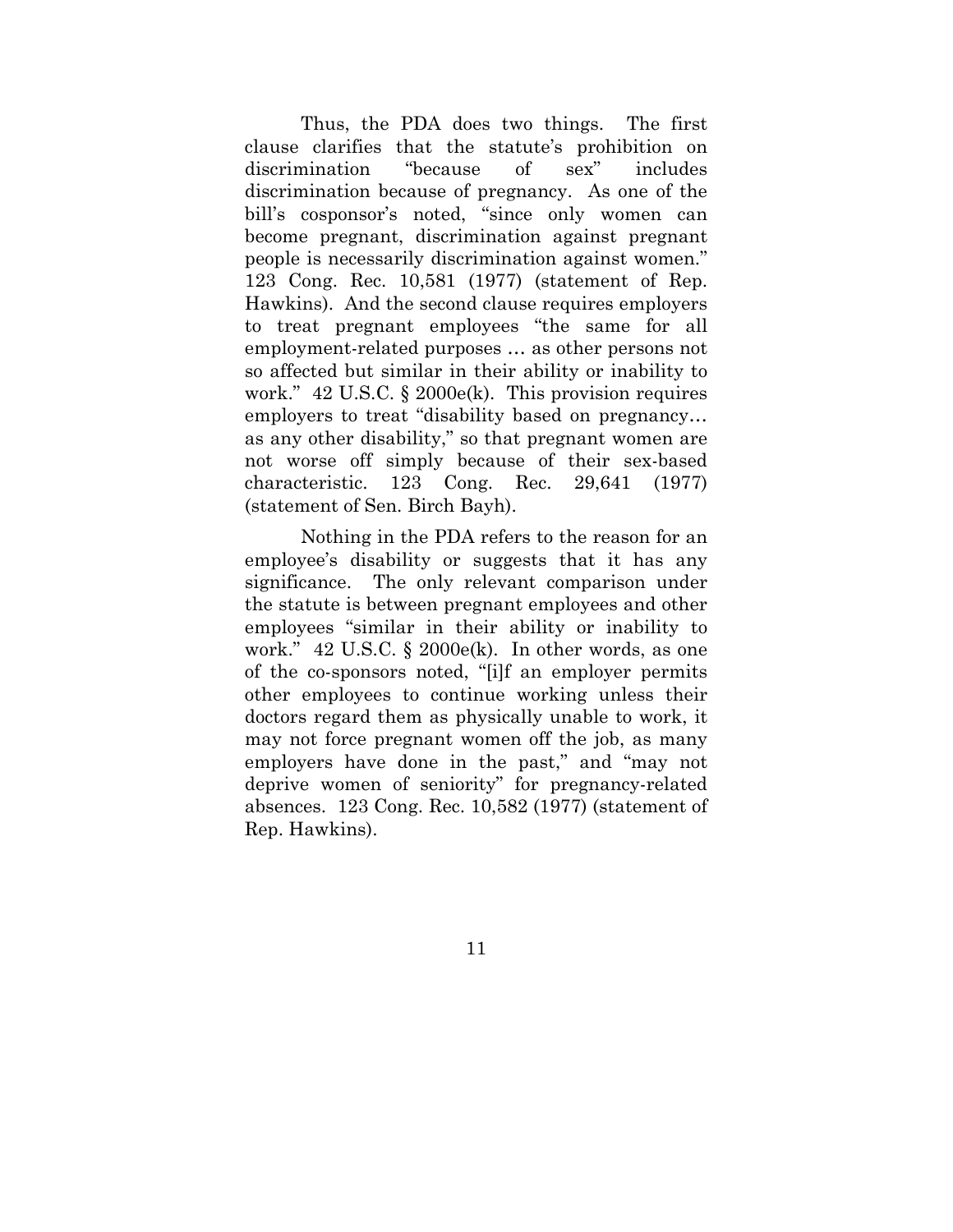**B. Respondent's Policy Of Accommodating Some Workers, But Not Pregnant Women, Contravenes The PDA's Purpose Of Leveling The Playing Field And Eliminating Gender-Based Inequality.** 

As set forth in Petitioner's brief, the text and structure of the PDA require that the decision below be reversed. Pet. Br. 18-30. The statute's purpose of eradicating the historical discrimination described above supports this conclusion as well.

It is undisputed that UPS provides temporary accommodations, including light duty, to certain workers – those who are injured on the job, those who have impairments cognizable under the Americans with Disabilities Act (ADA), Pub. L. 101– 336, 104 Stat. 327 (1990), codified at 42 U.S.C. § 12102, and those who have lost their Department of Transportation certification. Pet. App. 4a. It nonetheless denied Petitioner's request for a similar, temporary accommodation, notwithstanding the PDA's unequivocal directive that pregnant workers "shall be treated the same . . . as other workers not so affected but similar in their ability or inability to work." 42 U.S.C. §2000e(k).

Respondent's purported justification for this disregard of the statutory command is that UPS does not provide accommodations to workers whose injuries arise off the job and who do not qualify for coverage under the ADA.2 Respondent contends that

<sup>2</sup> Because recent amendments to the ADA expanded the pool of employees covered by that statute, including many more workers with temporary disabilities, almost no workers will remain in this category. ADA Amendments Act of 2008, Pub. L.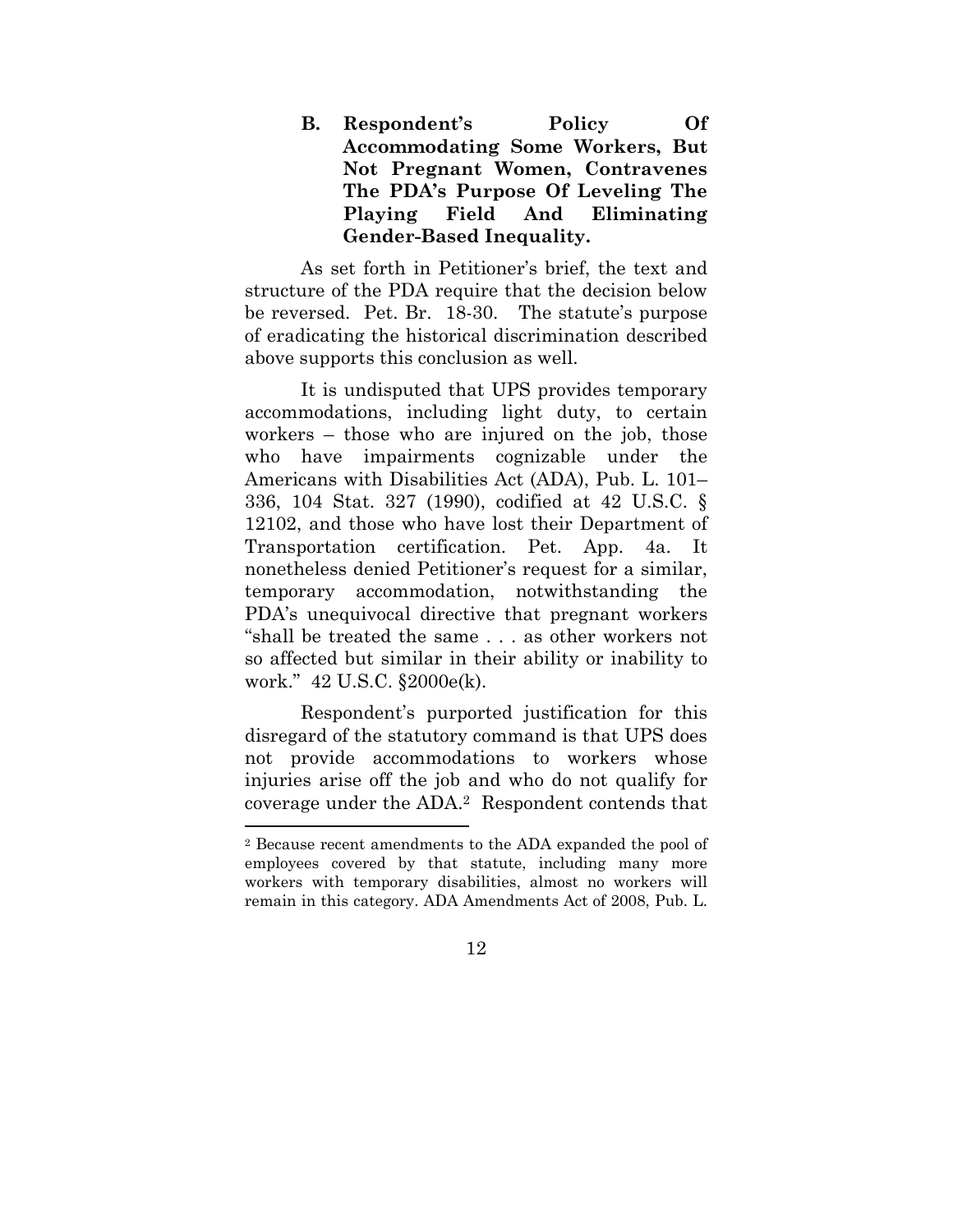it is those who do not receive an accommodation under its policy, rather than those who do, who provide the relevant comparison group for PDA purposes.

That approach, however, turns the PDA on its head. The PDA was not designed to address the problem of individual workers who are injured off the job, whether they are male or female. It was designed to address the problem faced by women as a class when they are forced out of their jobs due to pregnancy. The only way to eradicate that genderbased discrimination is to ensure that pregnant women as a group are offered the same workplace accommodations offered to other employees. Having chosen to offer some of its employees a workplace accommodation due to their inability to work, whatever the cause of that inability may be, the PDA prohibits UPS from denying the same accommodation to Peggy Young and other pregnant workers.

Congress adopted the PDA because it was uniquely concerned with the systemic discrimination and economic disadvantage that women suffered as a class because the majority of women – and only women – become pregnant during their working lives. S. Rep. No. 95-331 (hereinafter, "Senate Report"), at 2-3, 9 (1977). And Congress understood that without a statute outlawing the systemic exclusion of workers who become pregnant, women would continue, "because of their capacity to become

<u> 1989 - Johann Stein, marwolaethau a bhann an t-Amhain Aonaichte ann an t-Amhain Aonaichte ann an t-Amhain Aon</u>

No. 110-325, 122 Stat. 3553. *See generally amicus* briefs filed by Law Professors and Women's and Civil Rights Organizations, and by the Leadership Conference on Civil and Human Rights.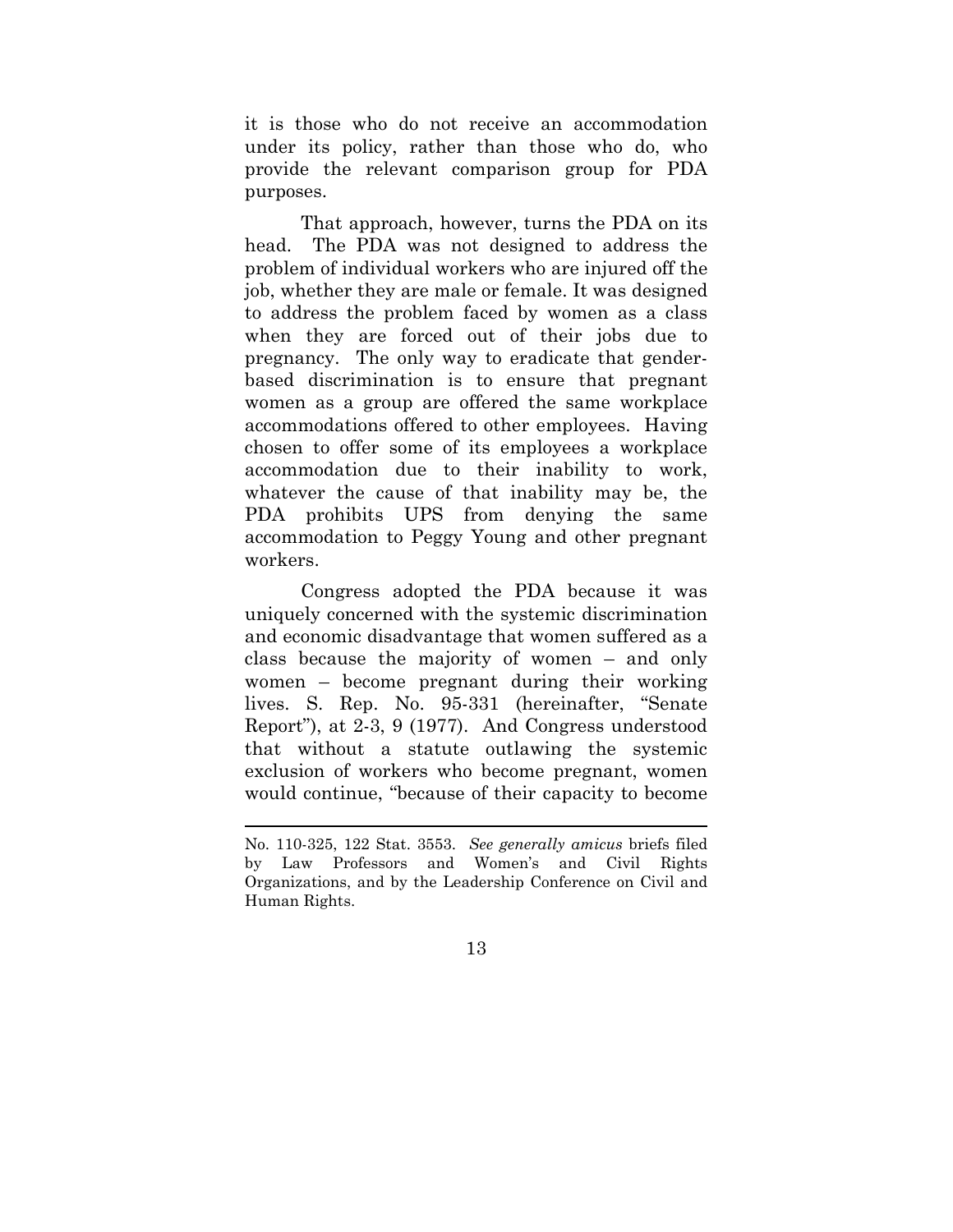pregnant," to be treated "as marginal workers not deserving the full benefits of compensation and advancement granted to other workers." 123 Cong. Rec. 29,385 (1977) (statement of Sen. Williams).

Congress recognized the harm to women's equality, as well as to families, when women are pushed out of the workforce. Legislators emphasized the "unjust and severe economic [and] social … consequences" that "countless women and their families" had to "suffer" as a result of being "forced to take leave without pay" when temporarily "disabled by pregnancy and childbirth." 123 Cong. Rec. 7,539 (1977) (statement of Sen. Williams). These "devastating effect[s]" included "loss of income," impairing the ability of families with working mothers "to provide their children with proper nutrition and healthcare," "dissipating family savings and security and being forced to go on welfare." *Id*. Members of Congress were concerned about women having to "forfeit the income which holds their family together" and having to shoulder "the dual cost of being forced to pay their medical costs plus losing their wages." 123 Cong. Rec. 7,541 (1977) (statement of Sen. Brooke).

These harms can only be addressed if, as Congress intended, women are accommodated when employers accommodate any other class of temporarily injured workers. To do so is not to afford pregnant workers "most favored nation" status, as the Fourth Circuit held, Pet. App. 19a, but rather to end the second-class status suffered by women who, by virtue of their sex, experience pregnancy. Comparisons to people who injure themselves lifting, *id.* at 22a, or engaging in other activities outside of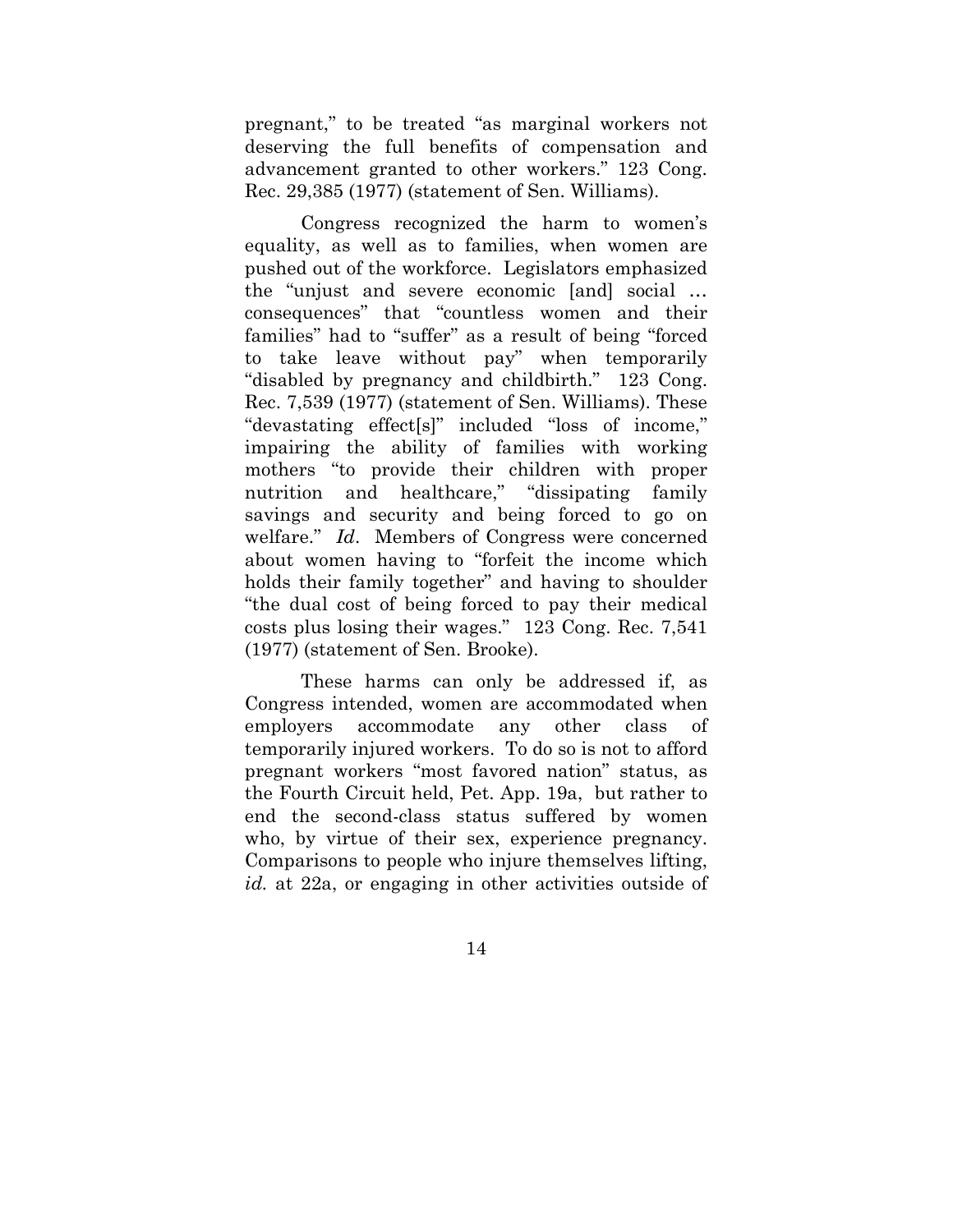work, are inapt. This group, unlike women, is not subject to systemic, class-wide economic discrimination. That is precisely why Congress built into the comparative scheme a requirement that pregnant women be treated *as well as* others with similar abilities who receive benefits, even if the result is that the employer treats some other workers (also with similar abilities) worse, such as those who incur off-the-job injuries.

The effect of the decision below is to reinforce, rather than eliminate, the inequality at which the PDA takes aim. Indeed, as detailed below, the perverse result of decisions like the Fourth Circuit's is to return pregnant workers in some workplaces to their pre-PDA position at the bottom of the ladder and to ensure that the unfair treatment Congress sought to eradicate three and a half decades ago will continue.

**II. EMPLOYER POLICIES AND PRACTICES THAT FORCE PREGNANT WORKERS OUT OF THE WORKFORCE SUBVERT CONGRESSIONAL INTENT BY PERPETUATING THE GENDER-BASED INEQUALITY THAT THE PDA WAS WRITTEN TO ELIMINATE.** 

When Congress enacted the PDA, it focused on the facts that a large and growing percentage of American women worked outside the home and that a substantial majority of American women became mothers in the course of their working lives. 123 Cong. Rec. 29,385 (1977) (statement of Sen. Williams). It sought to eliminate practices whereby pregnancy disadvantaged women by ending or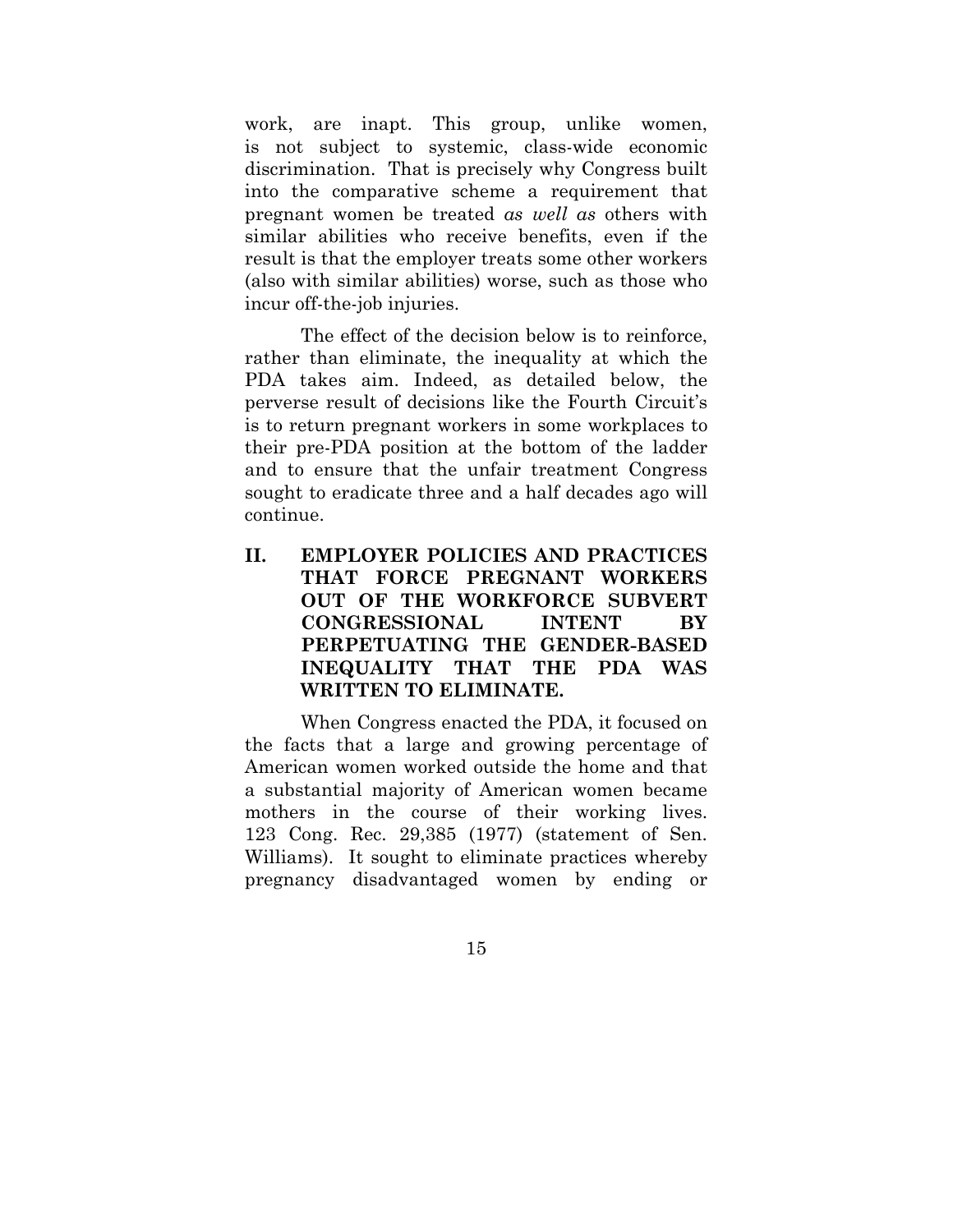interrupting their ability to make a living and provide for their families. *Id.* Yet, despite that clear legislative intent, employer policies and practices remain in place that result in pregnant women, as a class, being pushed out of the workforce because they are denied accommodations that other workers receive. The result is that women, because of their unique ability to become pregnant, continue to suffer the class-based economic penalties in the workforce that Congress sought to eradicate.

> **A. The Hardships Suffered By Petitioner In This Case Are Shared By Many Other Pregnant Women Who Are Forced Out Of The Workplace.**

What happened to Petitioner Peggy Young happens to many other women. By the time she was forced to stop working because of her pregnancy, she had already exhausted her paid medical leave and was compelled to go on unpaid leave. Pet. App. 43a. In addition to losing pay, she also lost benefits and, for the last six and a half months of her pregnancy, had to go without the health insurance UPS had previously provided. *Id*. Young could not even rely on short-term disability benefits during this period of unexpected income loss. She was told she did not qualify "because [her] doctor didn't give [her] a note saying that [she] couldn't work, that [she] just had a lifting restriction." Pet. App*.* 41a (alteration in original). Young thus faced the cruel bind of being neither permitted to work, nor to collect the benefits normally available to those who temporarily cannot work.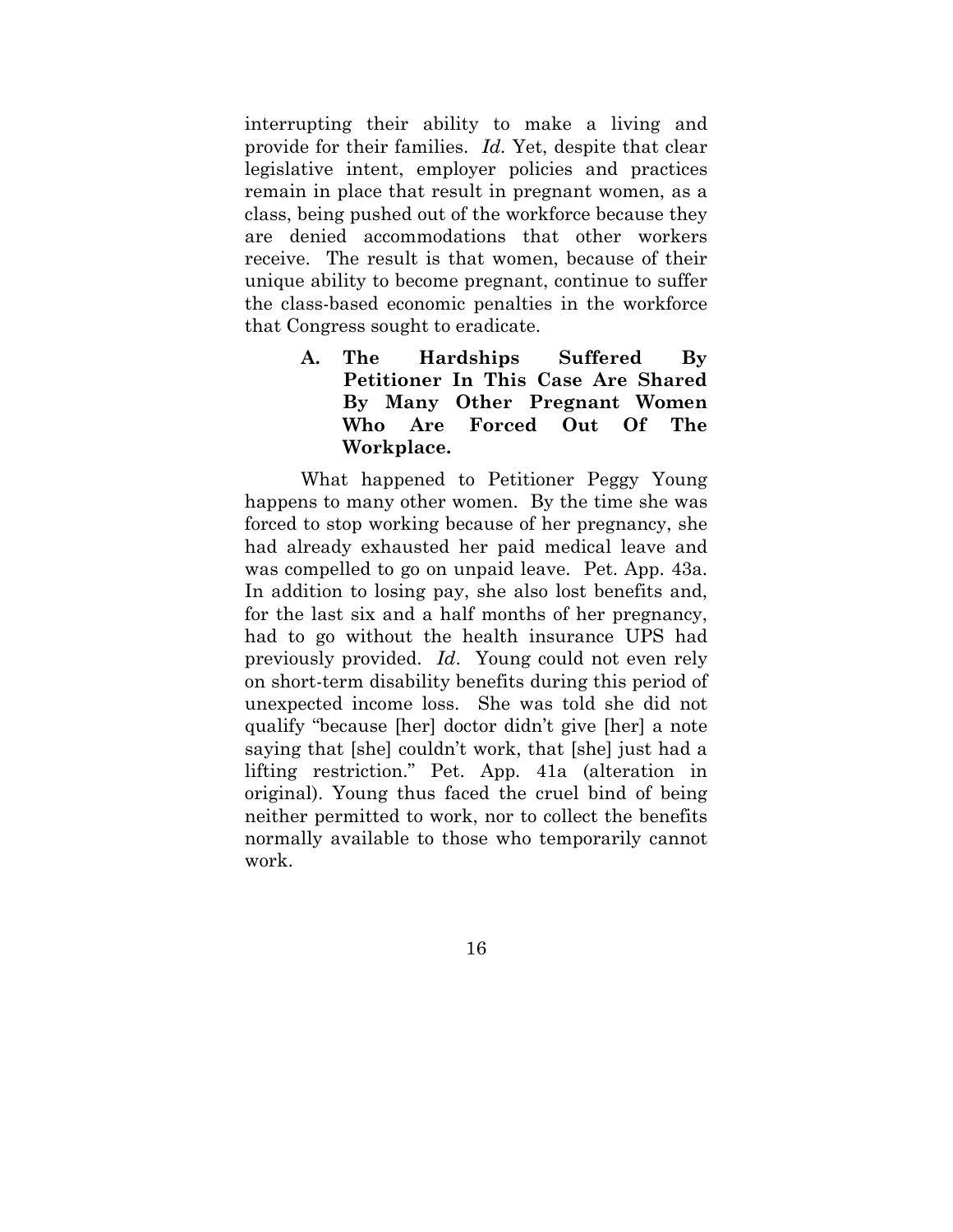The financial and other harms Petitioner suffered are sadly typical of those faced by many other women who are pushed out of their jobs, whether permanently or temporarily, by virtue of being denied workplace accommodations that other workers receive. Some of these women's stories have been documented in recent years in court cases like Petitioner's, in testimony before Congress, and in a report co-authored by *amicus* A Better Balance along with the National Women's Law Center. Nat'l Women's Law Ctr., *It Shouldn't Be a Heavy Lift: Fair Treatment for Pregnant Workers* 6 (2013), *available at* http://www.nwlc.org/sites/default/files/ pdfs/pregnant\_workers.pdf (hereinafter *Heavy Lift* report). Those stories help provide context for this case by illustrating the ways in which women who are denied accommodations during pregnancy continue to suffer the ills that motivated Congress to pass the PDA in the first place.

Appearing before Congress earlier this year, Armanda Legros testified that she was sent home by her manager at an armored truck company, indefinitely and without pay, when she was six and a half months pregnant and had to avoid heavy lifting. She also testified that a co-worker who injured his back on the job was granted the accommodation that she was denied. Legros described her struggle as a single mother with no other source of income. "Once my baby arrived, just putting food on the table for him and my four-year-old was a challenge. I was forced to use water in his cereal at times because I could not afford milk. I was scared every time I looked in my empty fridge." *Economic Security for Working Women: Hearing Before the S. Comm. On Health, Educ., Labor & Pensions*, 113th Cong. (2014)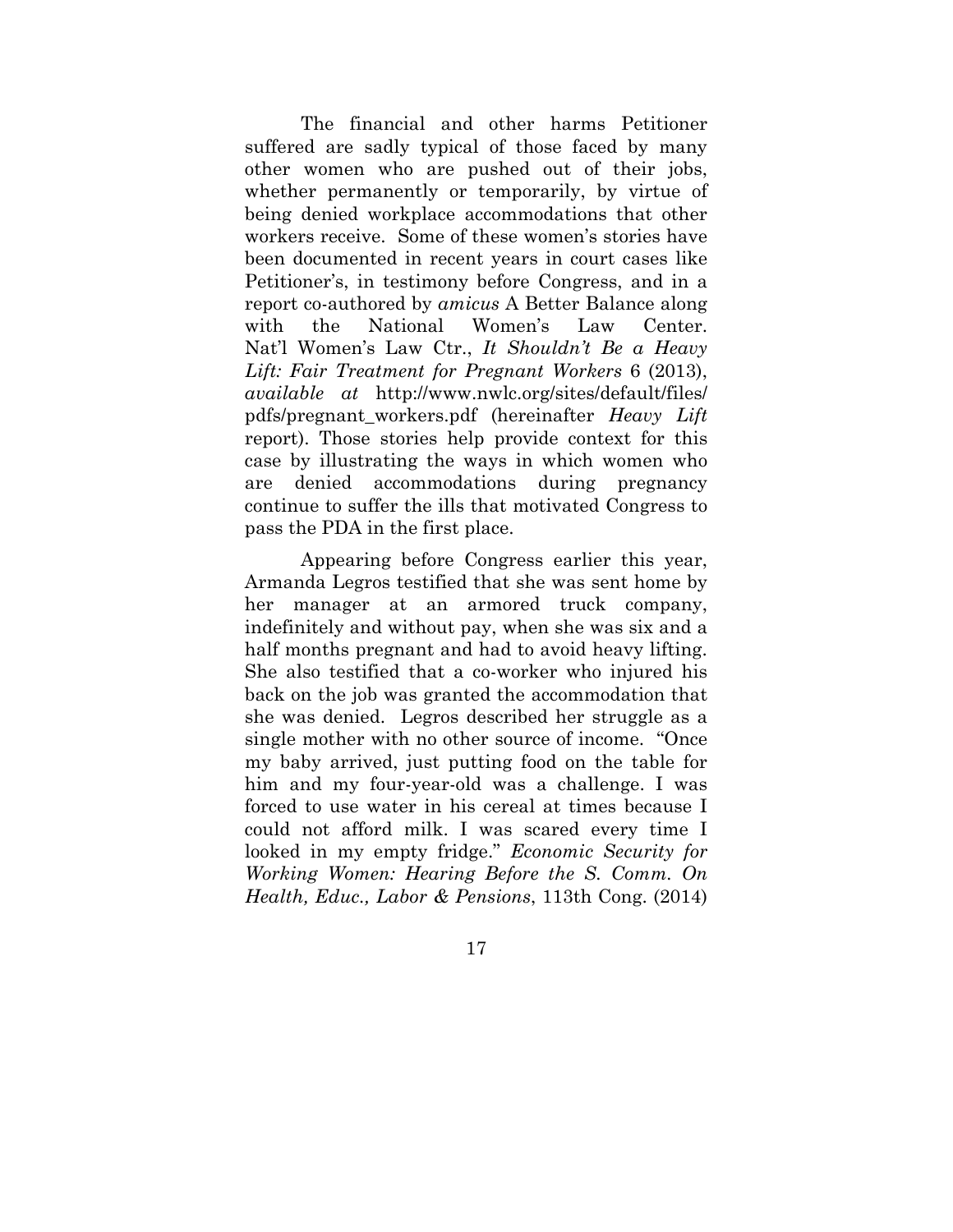(statement of Armanda Legros, Low-wage worker), *available at* http://www.help.senate.gov/imo/media/ doc/Legros2.pdf. Legros lost her job, fell behind on rent payments, and nearly lost her apartment. "Even when I applied for emergency rental assistance, I didn't qualify because I didn't have any income coming in." *Id.* Ultimately, Legros had to turn to public benefits, applying for Medicaid for her own prenatal care and for her children. *Id*.

Natasha Jackson, whose story is documented in the *Heavy Lift* report, illustrates how denial of accommodations can send women in seemingly secure careers into a spiral of financial insecurity. Jackson reported that she saw her dream of home ownership unravel after being denied accommodations while pregnant. Jackson was the highest-ranking account executive and the only female employee at a Rent-A-Center in South Carolina. When she needed to avoid occasional heavy lifting required of her job, she was pushed onto leave. Coworkers with on-the-job injuries, in contrast, received accommodations, according to Jackson. "The timing could not have been worse. My husband and I had just made a down payment on a house… Without my income, we were forced to back out of the contract." Jackson ultimately lost her job. *Heavy Lift* report, *supra*, at 6.

As in Petitioner's case, the combination of being forced to go on leave when they are pregnant and having to use up whatever paid sick leave their jobs provide often results in women having to go without income for extended periods. Women who are not accommodated while pregnant must exhaust all of the paid leave that they planned to use after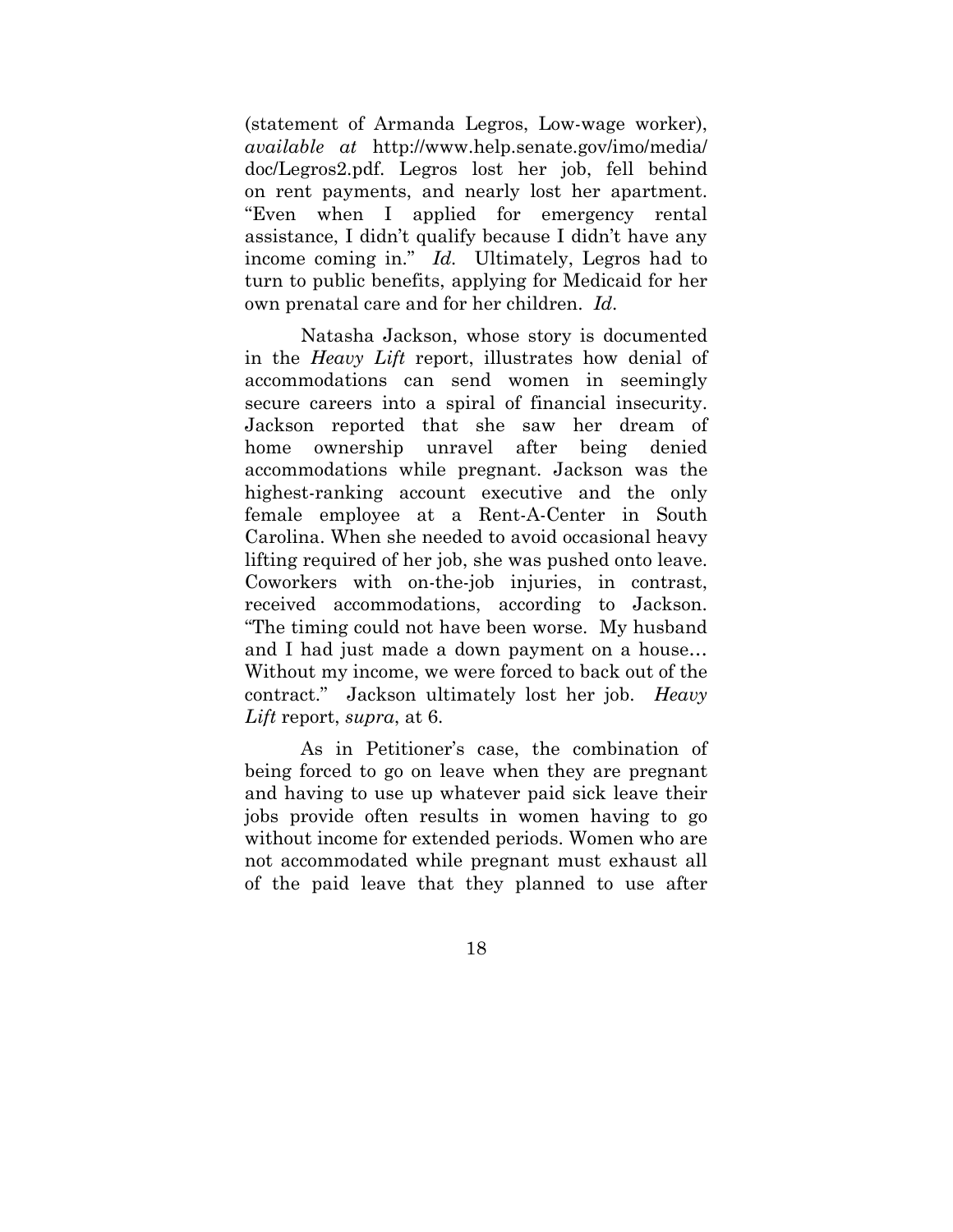giving birth. Diana Teigland, a letter carrier for the United States Postal Service for nine years, reported being forced to use paid sick days and other leave after her doctor placed her on a heat restriction while pregnant. "As a result, I didn't have any paid leave left when my baby was born. I was the primary breadwinner in the family, but during my maternity leave, it was all on my husband's shoulders. Going without my salary right when I had the added expense of a new baby was very difficult for me and my family." *Heavy Lift* report, *supra*, at 10.

Women who are forced to use up their *unpaid*  leave (Family and Medical Leave Act of 1993  $(FMLA)^3$  leave) – including women whose employers do not provide any paid sick days – may lose their jobs altogether. While Peggy Young did not suffer this consequence, it is a predictable outgrowth of employer policies, like UPS's, that systematically deny accommodations to workers who become pregnant. For example, Amy Crosby, who is featured in the *Heavy Lift* report, described being denied accommodation of her lifting restriction by the hospital where she worked, although she reported that the hospital accommodated workers with disabilities and on-the-job injuries. "Because of my lifting restriction, the hospital placed me on 12 weeks of unpaid FMLA leave, which would run out a month and a half before my due date. The hospital told me I would not be permitted to return to work until I had no restrictions and that it would consider me to have

<sup>3</sup> The FMLA allows certain employees to take twelve weeks per year of unpaid, job-protected leave for reasons including the birth of a child and a serious health condition, including pregnancy, that make the employee unable to perform essential functions of her job. *See* 29 U.S.C. § 2612(a)(1).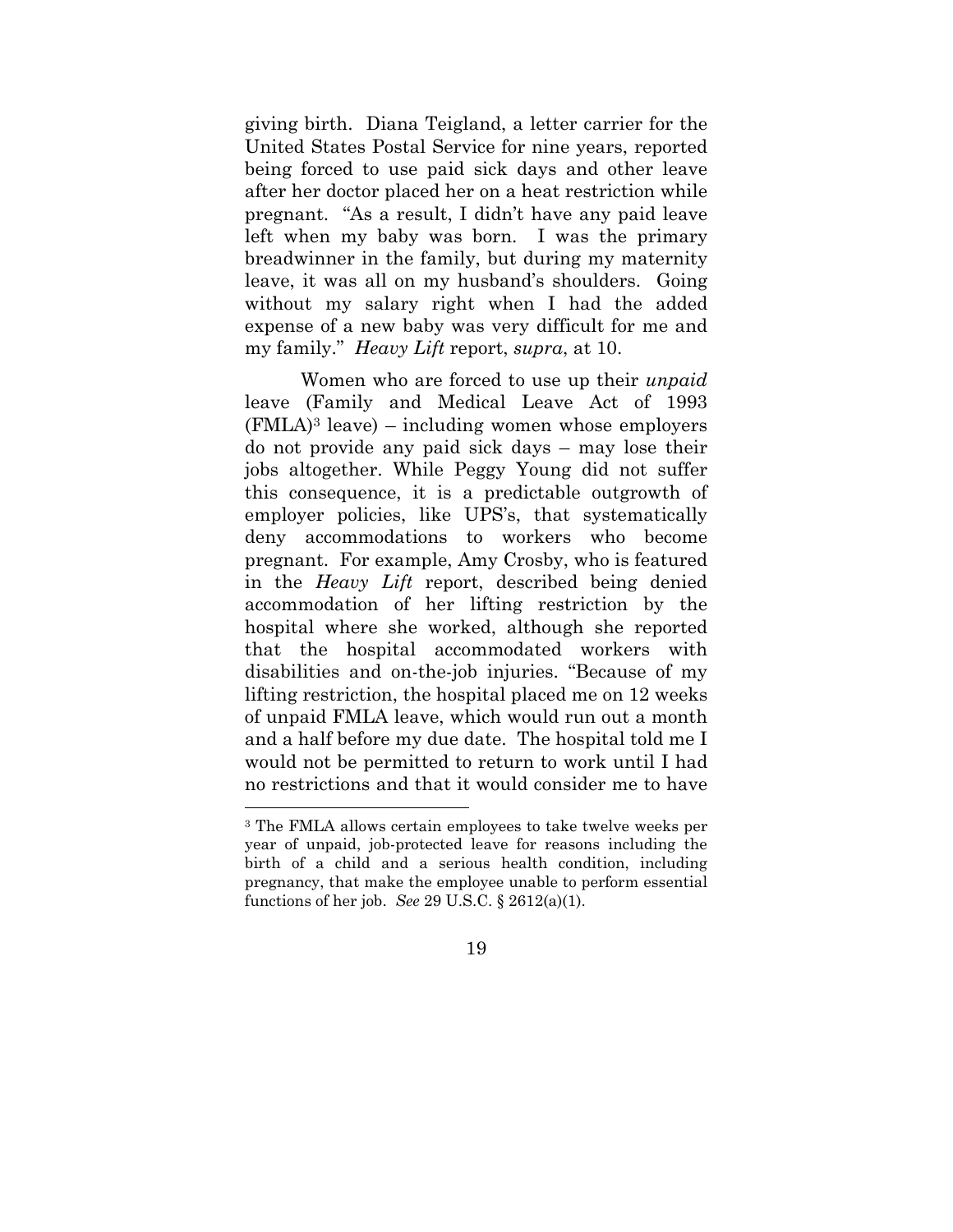'voluntarily resigned' if I failed to return to work without restrictions the day after my 12 weeks of leave expired, in the middle of my last trimester." *Heavy Lift* report, *supra,* at 8.

Even women who qualify for disability insurance – unlike Petitioner Peggy Young – may be forced to use up those benefits before the baby arrives. Yvette Nunez, another woman whose story is documented in the *Heavy Lift* report, worked at a New York City grocery store for eleven years. When she sought an accommodation to avoid endangering her high-risk pregnancy, she was fired. After being fired, her union helped her obtain disability benefits, but her 26 weeks of disability payments ran out one month before her due date, forcing her onto unpaid leave just as her household expenses were rising. *Heavy Lift* report, *supra*, at 11. When she lost her job, Nunez also lost her health insurance. She had to resort to Medicaid and other public benefits. "My family and I survived on food stamps and my savings. When I finally returned to work three months after giving birth, I had no savings left." *Heavy Lift* report, *supra*, at 11.

Women who are forced out of the workplace when pregnant also forfeit other earned long-term benefits, including 401K contributions, short-term disability benefits, seniority, pension, social security contributions, and other benefits. *See, e.g., Orr v. Albuquerque*, 531 F.3d 1210 (10th Cir. 2008) (police officers were forced to exhaust accrued sick leave and were not allowed to use accrued compensatory time for their pregnancy-related leaves, affecting their eligibility for early retirement). Systemically depriving women workers of these short- and long-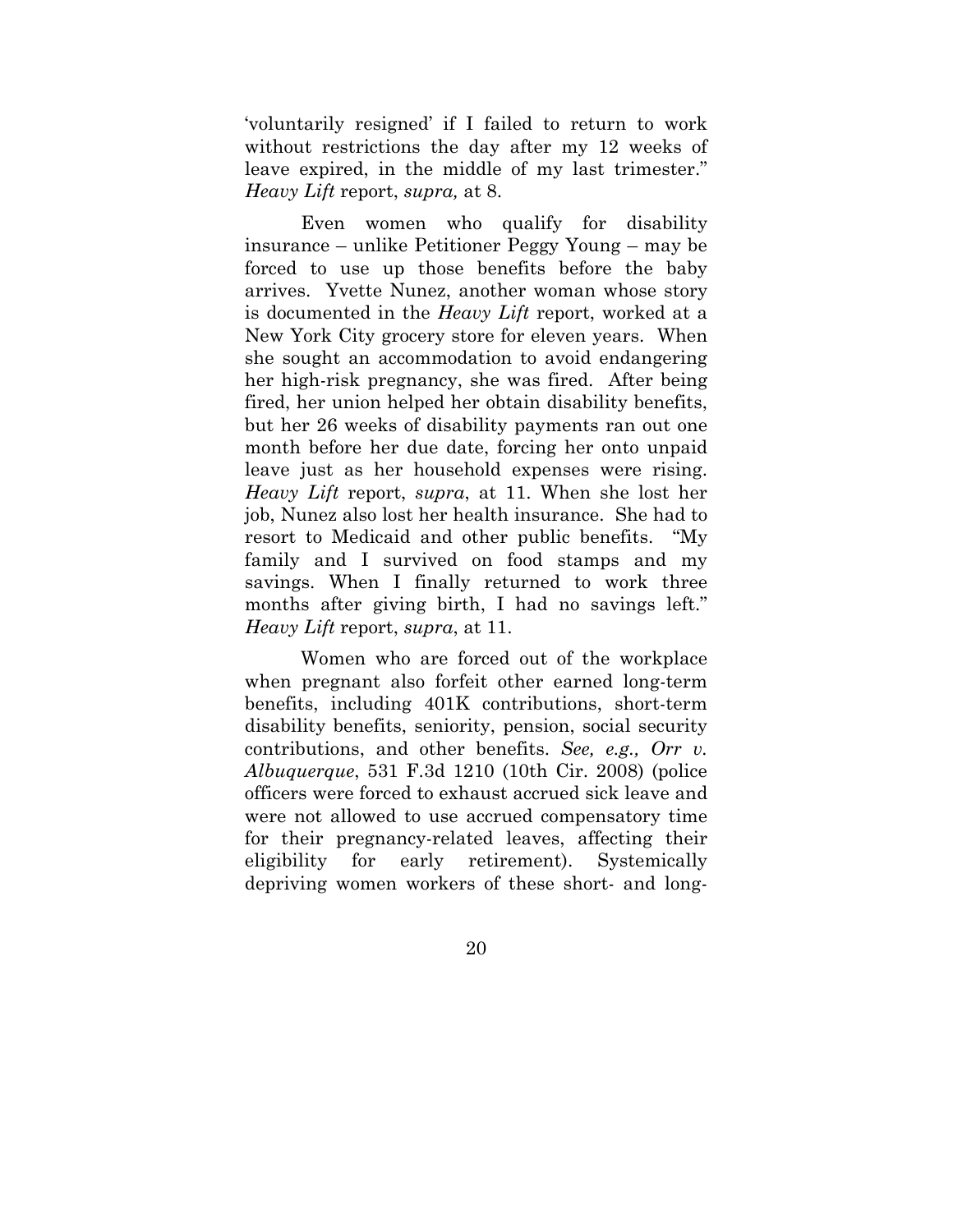term job benefits when they become pregnant contributes to women's economic inequality over the long run.

> **B. Congress Was Concerned About The Financial Hardships Suffered By Women Who Are Deprived Of Income And Benefits When Forced Out Of The Workforce During Pregnancy.**

The economic concerns of pregnant women and their families, such as those described above, were expressly addressed by Congress when it enacted the PDA. Congress discussed the need to ensure women's "financial security, and the security of their families." 123 Cong. Rec. 29,385 (1977) (statement of Sen. Williams). Members of Congress focused on the financial vulnerability of low-income women when excluded from the workforce while pregnant. *See Introduction of Pregnancy Disability Legislation, Extension of Remarks on H.R. 5055 in the House of Representatives*, 95th Cong. (1977) (opening statement by Rep. Hawkins), cited in *EEOC v. Joslyn Mfg. & Supply Co.*, 706 F.2d 1469, 1473 *vacated sub nom. EEOC v. Joslyn Mfg. & Supply Co.*, 724 F.2d 52 (7th Cir. 1983) (stating that exclusion of pregnant workers from benefits and other workplace protections would have "a particularly severe impact on low-income workers who may be forced to go on leave without pay for childbirth or pregnancy related disabilities"). Legislators were especially concerned about the effect of "loss of income" on workers, "especially low-income women," and sought to eliminate situations in which they had to use up savings and even "go on welfare." 123 Cong. Rec. 7,539 (1977) (statement of Sen. Williams).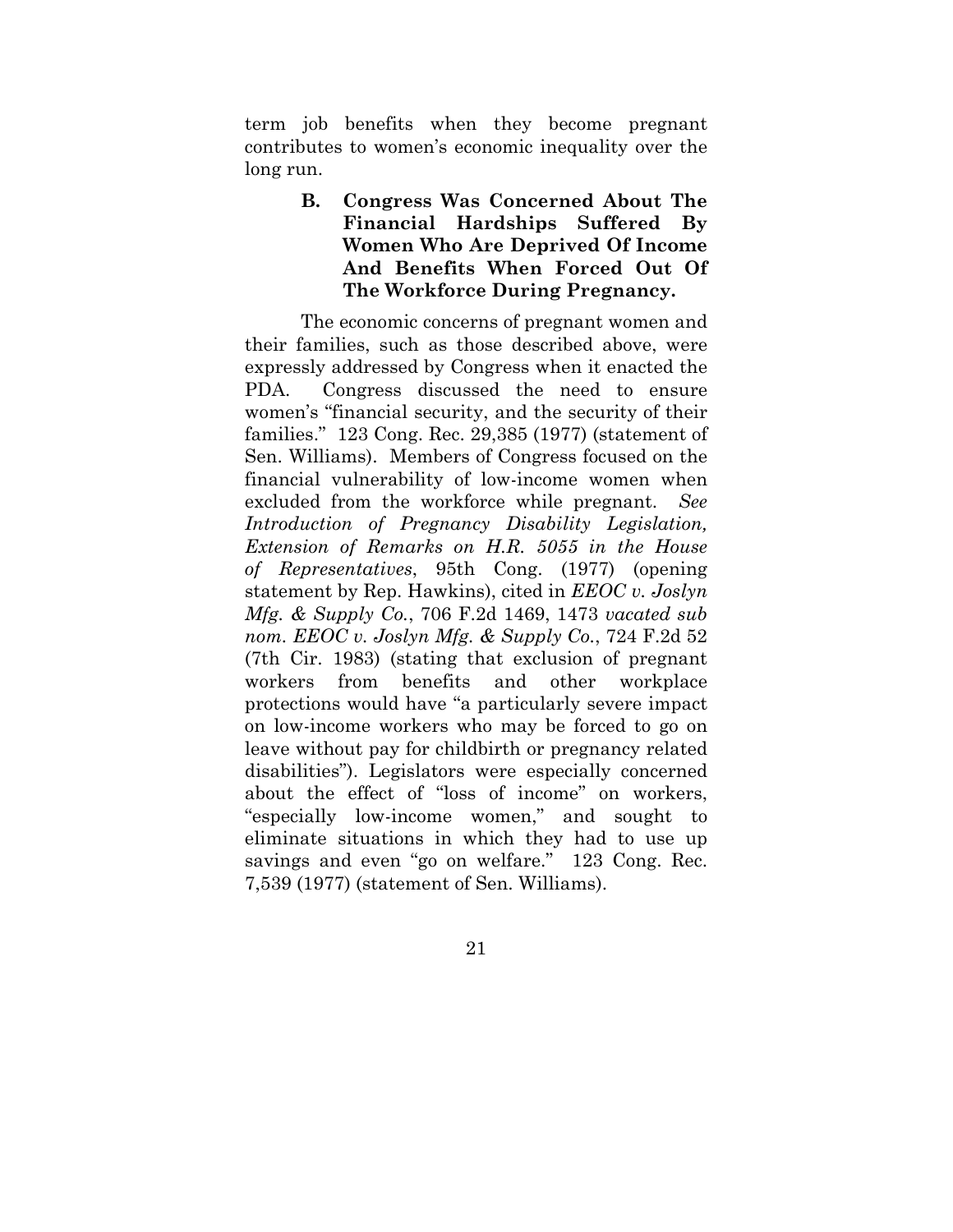Congress also recognized that income is not the only resource depleted by forced exit from work. Legislators focused on the discrimination women suffered when they were denied workplace benefits because of pregnancy, specifically including paid leave and health insurance benefits. *See* Senate Report at 2-4. Thus, Senator Williams highlighted "the loss or reduction of vacation and sick leave benefits" that pregnant women suffered when pushed out of the workforce. 123 Cong. Rec. 29,385 (1977) (statement of Sen. Williams). Similarly, Senator DeConcini focused on the "loss of income and . . . [its impact on] many [pregnant] women and their families" if excluded from health insurance benefits. *Discrimination on the Basis of Pregnancy: Hearings Before the Subcomm. on Labor of the S. Comm. on Human Res.*, 95th Cong. 168 (1977). Indeed, the exclusion of pregnant women from health benefits related to pregnancy was the immediate impetus for the statute's passage. *See Newport News Shipbuilding & Dry Dock Co. v. EEOC*, 462 U.S. 669, 670 (1983).

 Finally, in enacting the PDA, Congress expressly sought to eradicate policies that deprived pregnant workers of their seniority, pension credits, and other long-term benefits when they were forced onto unpaid leave. Pre-PDA employer policies often forced pregnant women off the job, and then treated them "as a new employee" who "started at the bottom of the seniority ladder" and lost "earned pension credit." 123 Cong. Rec. 10,582 (1977) (statement of Rep. Hawkins). Lawmakers recognized that loss of seniority, as well as loss of service credit toward a pension, "had a lifetime impact" on pregnant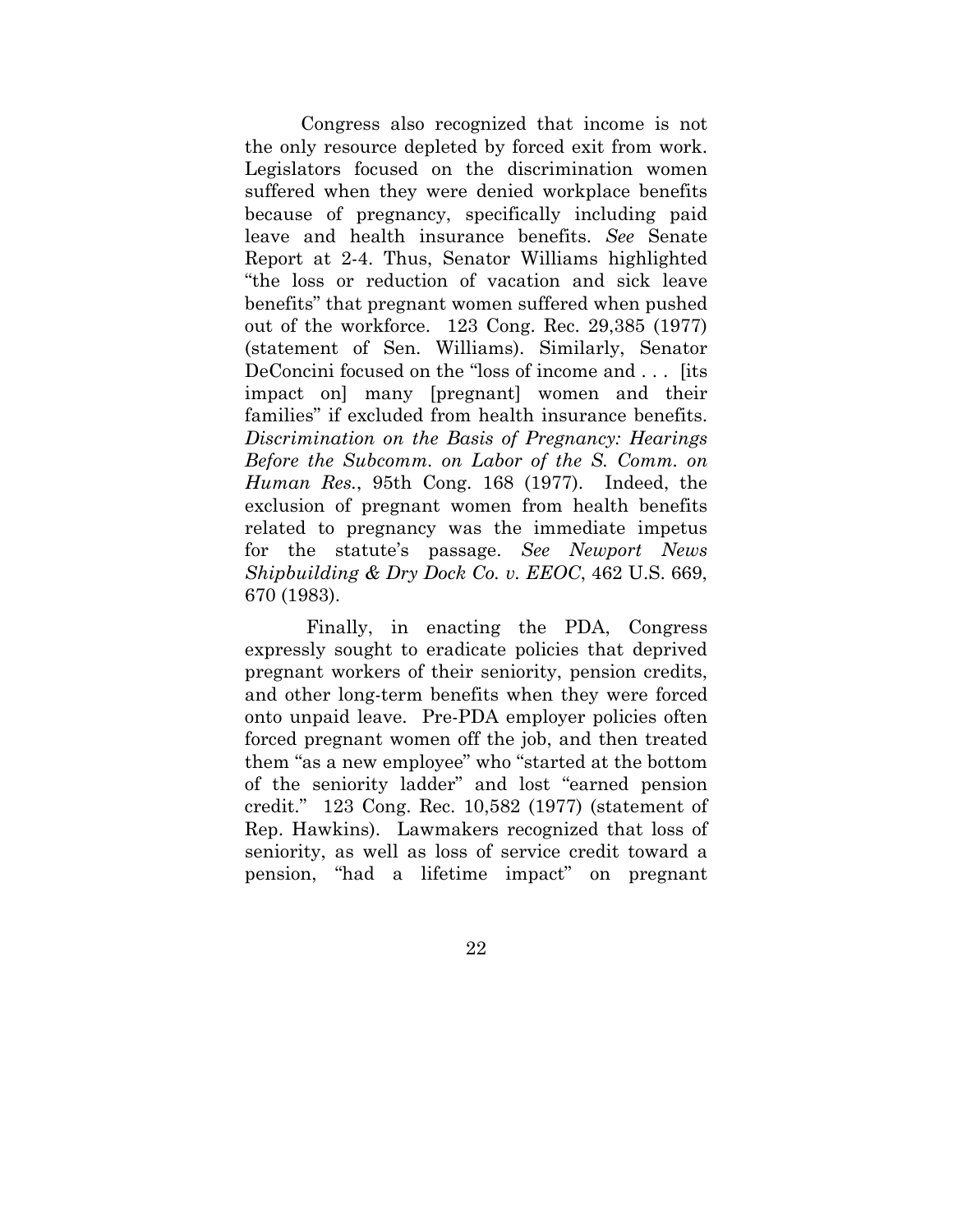workers' pay and benefits, and sought to end this disadvantage. *Id.*

## **C. The Concerns That Prompted Passage Of The PDA, Including Women's Economic Inequality, Persist Today.**

Unfortunately, the concerns that prompted Congress to act in 1978 remain all too real for today's women, more of whom are now working than ever before. Half of all U.S. workers are women. Maria Shriver, Center for American Progress, *The Shriver Report: A Woman's Nation Changes Everything*, Exec. Summ. 17 (2009), *available at* http://cdn. americanprogress.org/wp-content/uploads/issues/ 2009/10/pdf/awn/a\_womans\_nation.pdf. Seventy-five percent of women will become pregnant during their working lives. Alexandra Cawthorne & Melissa Alpert*, Labor Pains: Improving Employment and Economic Security for Pregnant Women and New Mothers*, Parenting with Dignity, Center for

American Progress (Aug. 3, 2009), http://www. americanprogress.org/issues/women/report/2009/08/0 3/6599/labor-pains/.

Women's income – before, during, and after pregnancy – is critical to their families' well-being, and the loss of that income imperils their family's financial security. Most families rely on women for critical household income and depend on that money to keep the family afloat when welcoming a new baby. Approximately half of middle-income working wives are breadwinners. Sarah Jane Glynn, *The New Breadwinners: 2010 Update, Center for American Progress*, 3 (April 2012), http://cdn. americanprogress.org/wp-content/uploads/issues/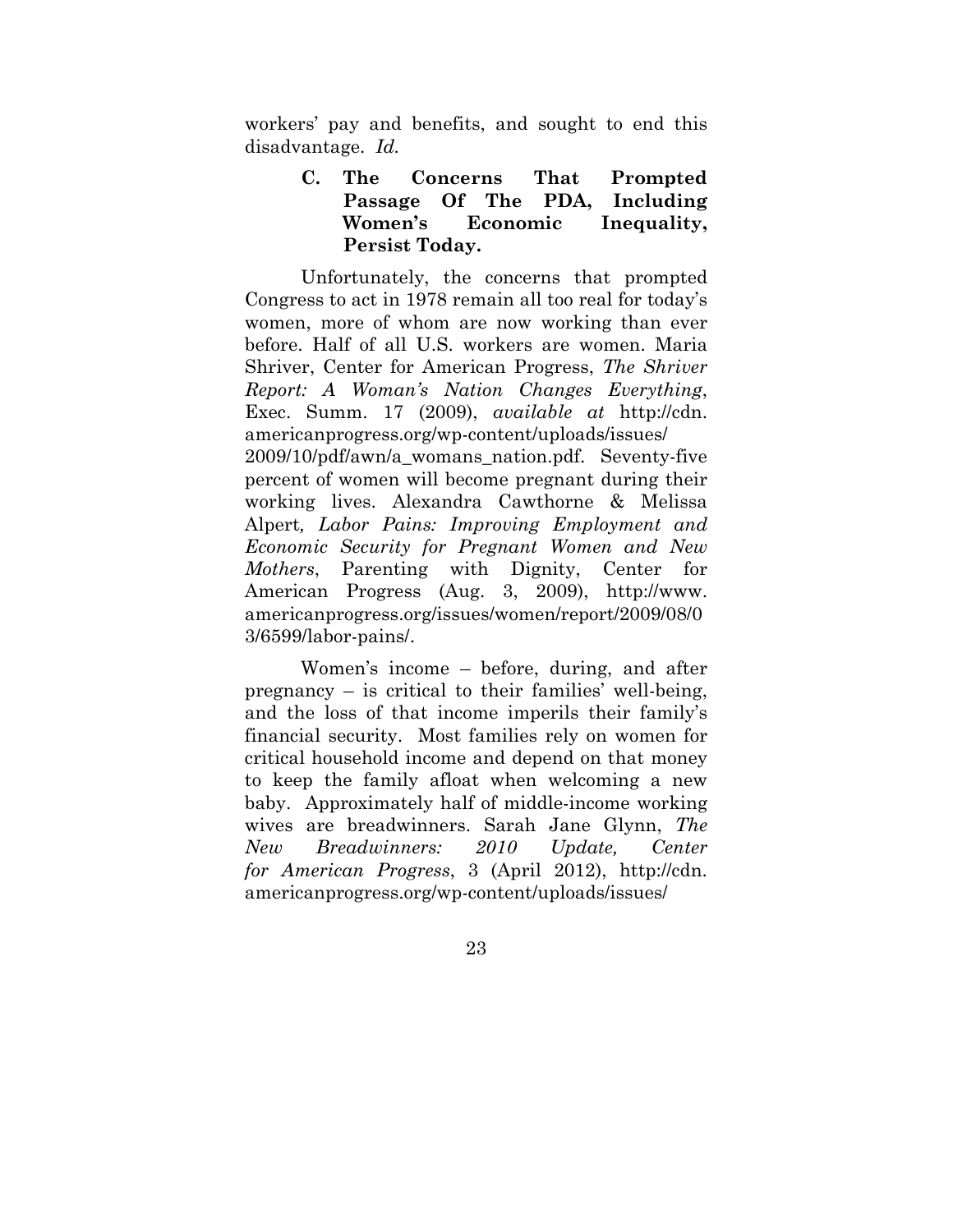2012/04/pdf/breadwinners.pdf. Nearly 64% of mothers with children under the age of six work. Bureau of Labor Statistics, U.S. Department of Labor, *Employment Characteristics of Families 2013*. Economic News Release, 2 (last modified April 25, 2014), http://www.bls.gov/news.release/pdf/famee.pdf. And "[i]n 2010 in nearly two-thirds (63.9%) of families with children women were either breadwinners or co-breadwinners." Glynn, *supra*, at 2.

Women's income is especially critical to the well-being of low-income and single-mother headed families, which rely disproportionately on mothers' earned income and have little cushion for emergencies. *See generally* Stephanie Bornstein, *Poor Pregnant and Fired: Caregiver Discrimination Against Low-Wage Workers* (2011), Ctr. For WorkLife Law*, available at* http://www.worklifelaw.org/pubs/ PoorPregnantAndFired.pdf. In families in the bottom fifth of income distribution, 70% of working wives earn as much or more than their husbands. Glynn, *supra,* at 3.

In part for that reason, many women who become pregnant work long into their pregnancies. From 2006 to 2008, 81% of women who became pregnant while employed continued to work until one month or less before the birth of their first child, up from 34% in the period from 1961 to 1965. Lydia Laughlin, *Maternity Leave and Employment Patterns of First-Time Mothers, 1961-2008*, Household Economic Studies, Special Studies, Current Population Reports, U.S. Census Bureau 7, table 3 (Oct. 2011), http://www.census.gov/prod/ 2011pubs/ p70-128.pdf.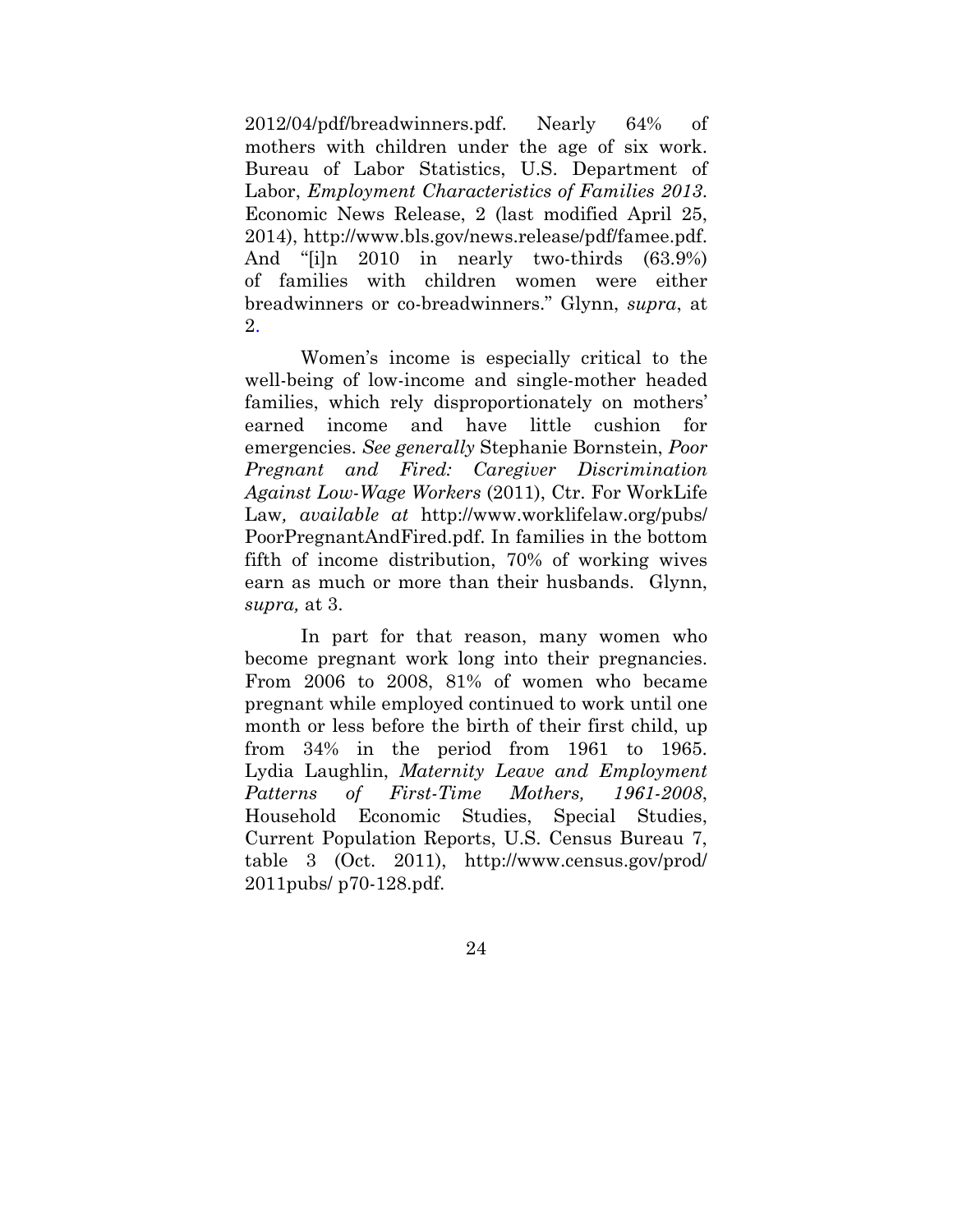Policies that force women to leave the workforce when they are pregnant cut off vital income to families. *See* Deborah A. Widiss, Gilbert *Redux: The Interaction of the Pregnancy Discrimination Act and the Amended Americans with Disabilities Act*, 46 U. Cal. Davis L. Rev. 961, 970-78 (2013).They also contribute to persistent inequality in the wages earned by mothers who return to work after the birth of their child. *See generally* Michelle J. Budig, *The Fatherhood Bonus & the Motherhood Penalty: Parenthood and the Gender Gap in Pay*, Third Way NEXT 7-8, 13-17 (2014) (describing the negative effects of having children on women's wages, particularly low-wage women), *available at* http://www.thirdway.org/publications/853. This motherhood wage gap is significant. High-wage mothers earn an average of 4% less per child than non-mothers. For low-income women, the price is especially steep: each new child brings a pay penalty of 15%. *New Evidence on the Gender Pay Gap for Women and Mothers in Management: Hearing Before the U.S. Cong. Joint Econ. Comm.*, 111th Cong. 4-5 (Sept. 28, 2010) (statement of Michelle Budig, Associate Professor of Sociology, University of Massachusetts), *available at* http://www.jec.senate. gov/public//index.cfm?a=Files.Serve&File\_id=3d4b47 cf-4afb-4e53-a550-164b4b593266. Fathers do not pay the same price for having children: "While the wages of young women without children are close to those of men, mothers' wages are only 60% of those of fathers." Joan C. Williams & Nancy Segal, *Beyond the Maternal Wall: Relief for Family Caregivers Who Are Discriminated Against on the Job*, 26 Harv. Women's L.J. 77, 77-78 (2003).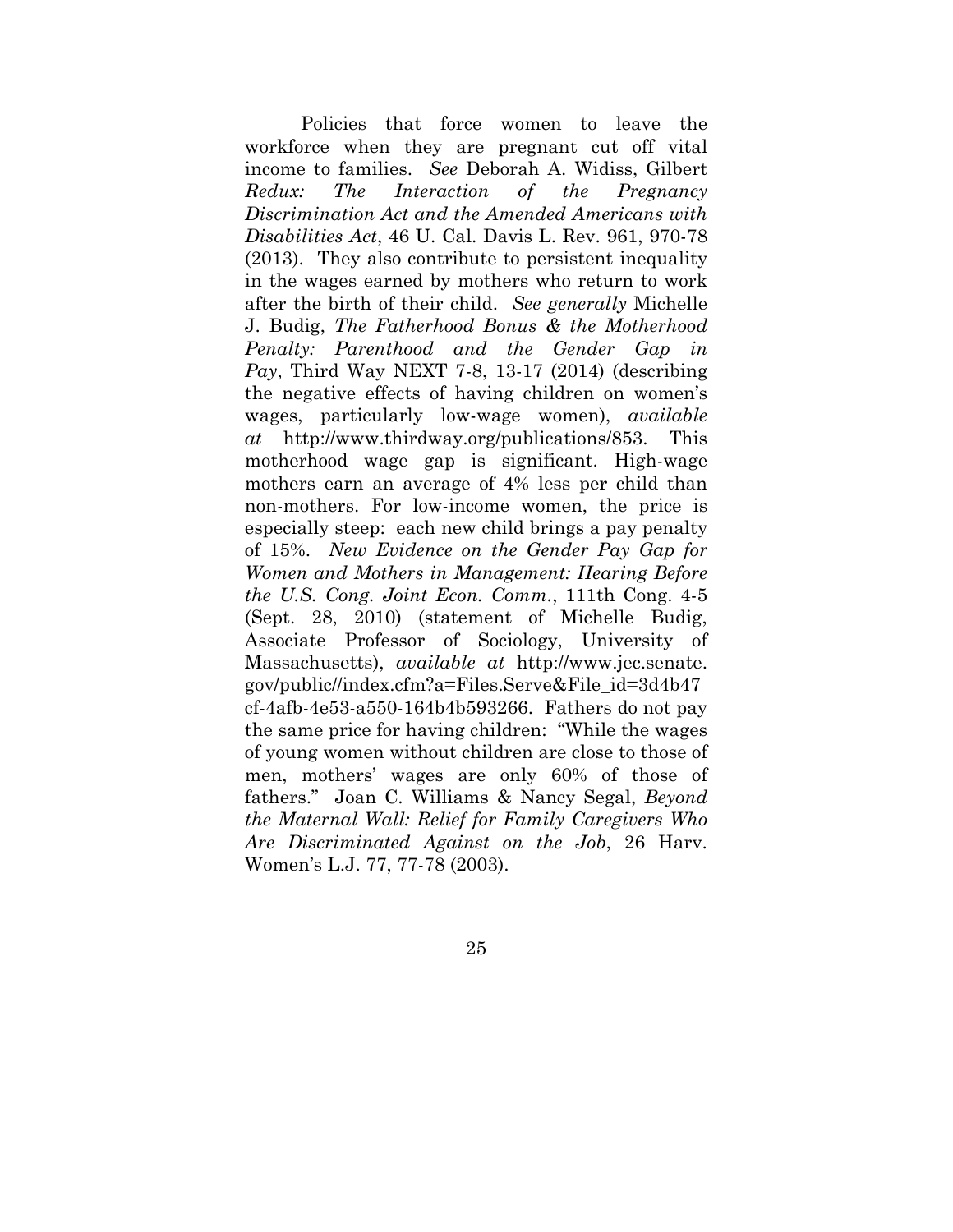Breaks in workforce participation that are not accompanied by additional schooling are the single greatest contributor to the motherhood wage penalty. Jeremy Staff & Jeylan T. Mortimer, *Explaining the Motherhood Wage Penalty During the Early Occupational Career*, 49 Demography 1, 12 (2012). According to one study, women's wages decline by 11% when they accumulate 22 months of no work or school. *Id* at 14*.* Each time a woman is forced out of her job and spends months looking for work, she adds to her lifetime earnings penalty. Career interruptions – including unwanted ones – and the low-quality jobs they promote, contribute to women's lifetime earning being only 38% of men's. Joan C. Williams, *Keynote Address: Want Gender Equality? Die Childless at Thirty*, 27 Women's Rights. L. Rptr., Winter 2006, at 3, 4.

These financial consequences are further exacerbated by the fact that women pushed out of the workforce because of pregnancy face barriers to reentering rooted in discrimination against pregnant women and mothers. Despite the PDA's clear prohibition on bias in hiring, securing a job while visibly pregnant remains nearly impossible. Guadalupe Hernandez, for example, another woman whose story is documented in the *Heavy Lift* report, was not able to obtain another job after being pushed out during her pregnancy, stating that "every time I went to a potential employer, they looked at my belly and said 'no.'" *Heavy Lift* report, *supra*, at 4. In a landmark study, participants presented with identical resumes differentiated solely by parental status were nearly twice as likely to recommend childless women over mothers for hire, and recommend a starting salary for mothers 7.4% lower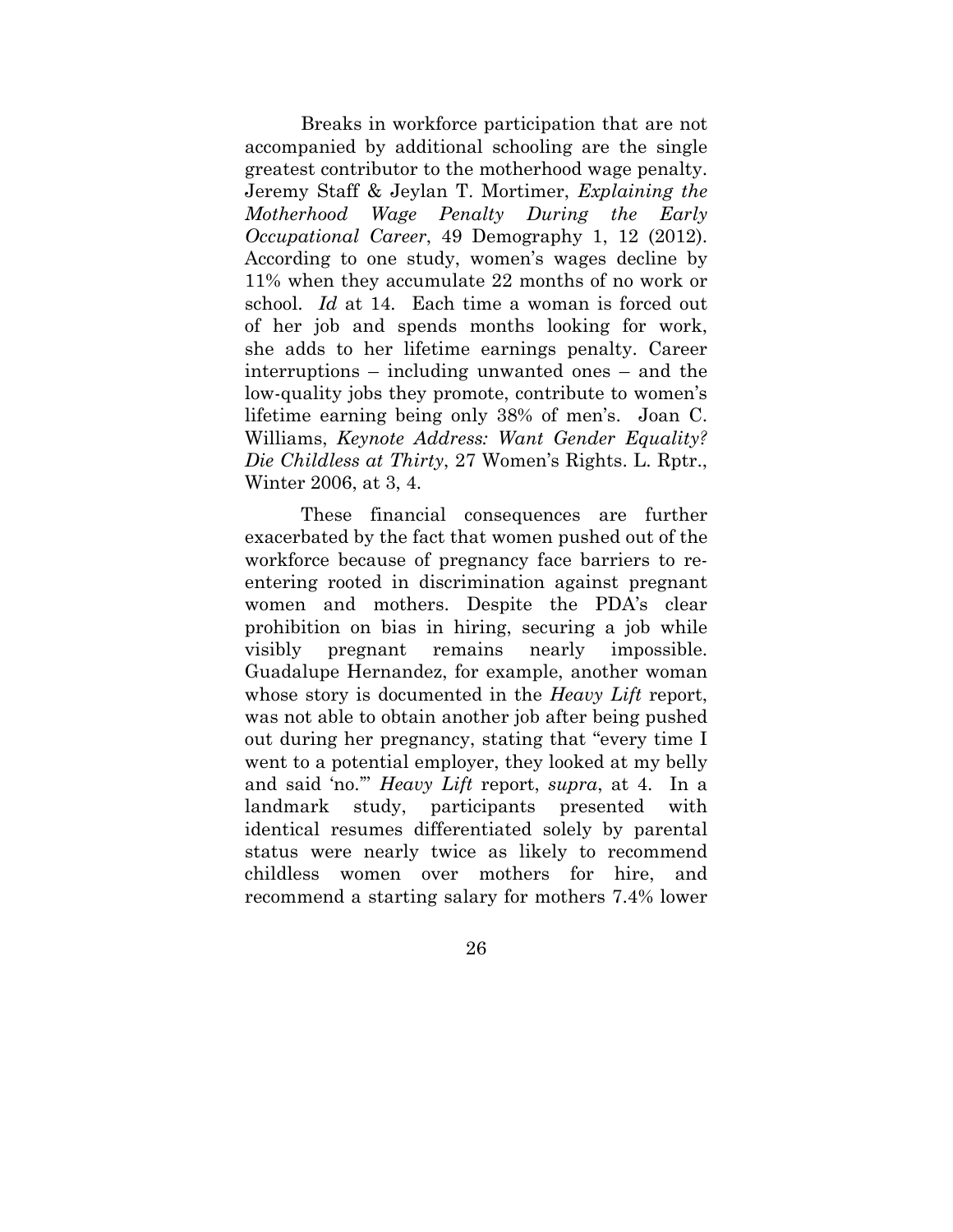than that offered to non-mothers. Shelley J. Correll, et al., *Getting a Job: Is There a Motherhood Penalty?*, 112 Am. J. of Soc. 1297, 1316 (March 2007), *available at* http://www.jstor.org/stable/ 10.1086/ 511799. Participants also judged mothers to be less competent and committed than women without children, whereas fathers were rated significantly more committed to their jobs than nonfathers. *Id.* at 1316-17.

When mothers move in and out of the workforce, whether by choice or compulsion, they not only lose wages and health insurance, but seniority, promotion opportunities, pension and other benefits of continuous employment that promote economic stability for their families. Many cycle through parttime jobs that lack benefits, where employers penalize them with "slower wage growth, lower promotion rates, poorer performance reviews, and worse work assignments relative to workers who work continuously and consistently full time." Julie A. Kmec et al., *Not Ideal: The Association Between Working Anything but Full Time and Perceived Unfair Treatment*, 41 Work and Occupations 63, 64 (2014). They also lose out on future social security benefits, as time without income is averaged into their lifetime earnings. *See* Ctr. for Cmty. Change & Older Women's Econ. Sec. Task Force, *Expanding Social Security Benefits for Financially Vulnerable Populations* 3 (2013) ("In 2012, the average annual Social Security income received by women 65 years and older was \$11,999, compared with \$16,295 for men.").

The long-term impact of these combined consequences is staggering. Having a child is now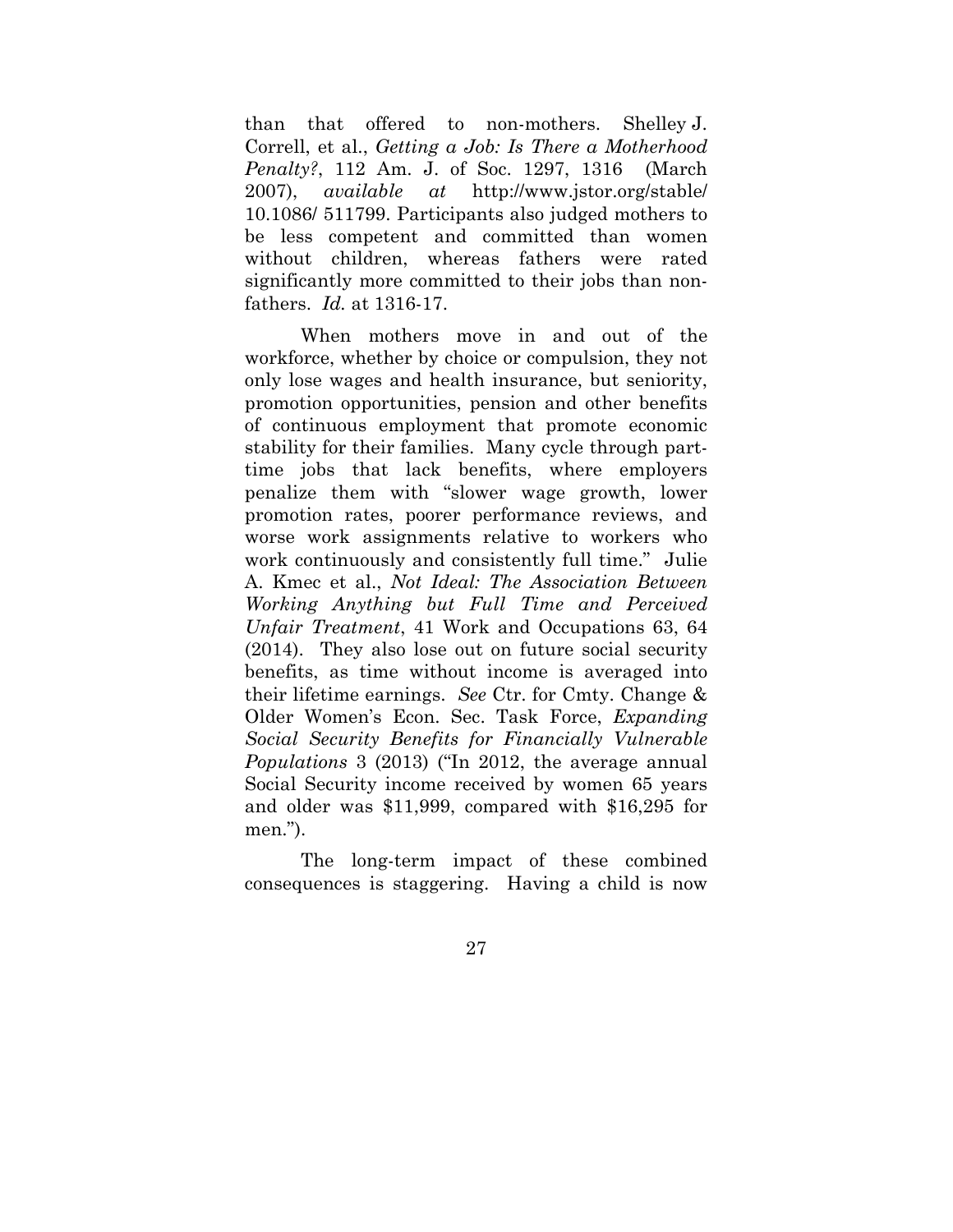"the single best predictor that a woman will end up in financial collapse." Elizabeth Warren & Amelia Warren Tyagi, *The Two-Income Trap: Why Middle-Class Parents are Going Broke* 6 (2003). One quarter of all poverty spells – periods of at least two months of income below the poverty threshold for a family – result from the birth of a child. Jane Waldfogel, *International Policies Toward Parental Leave and Child Care*, Future of Children, Spring/Summer 2001, at 99-100. In the United States, motherhood is the single biggest risk factor for poverty in old age. Ann Crittenden, *The Price of Motherhood: Why The Most Important Job in the World Is Still the Least Valued* 6 (2001).

Employer policies, like Respondent's, that unfairly deny pregnant women accommodations disadvantage women economically and undermine the core purpose of the PDA. They do so by forcing women who are eager and able to work to endure periods of compelled leave without income or benefits or to lose their jobs entirely. Members of Congress recognized that the "shocking statistics" concerning women's economic inequality could not be improved upon "unless working women are provided effective protection against discrimination on the basis of their childbearing capacity." 123 Cong. Rec. 29,385 (1977) (statement of Sen. Williams). Interpreting the statute to permit employer policies, like Respondent's, that push women out when pregnant, does not provide the "effective protection" Congress envisioned.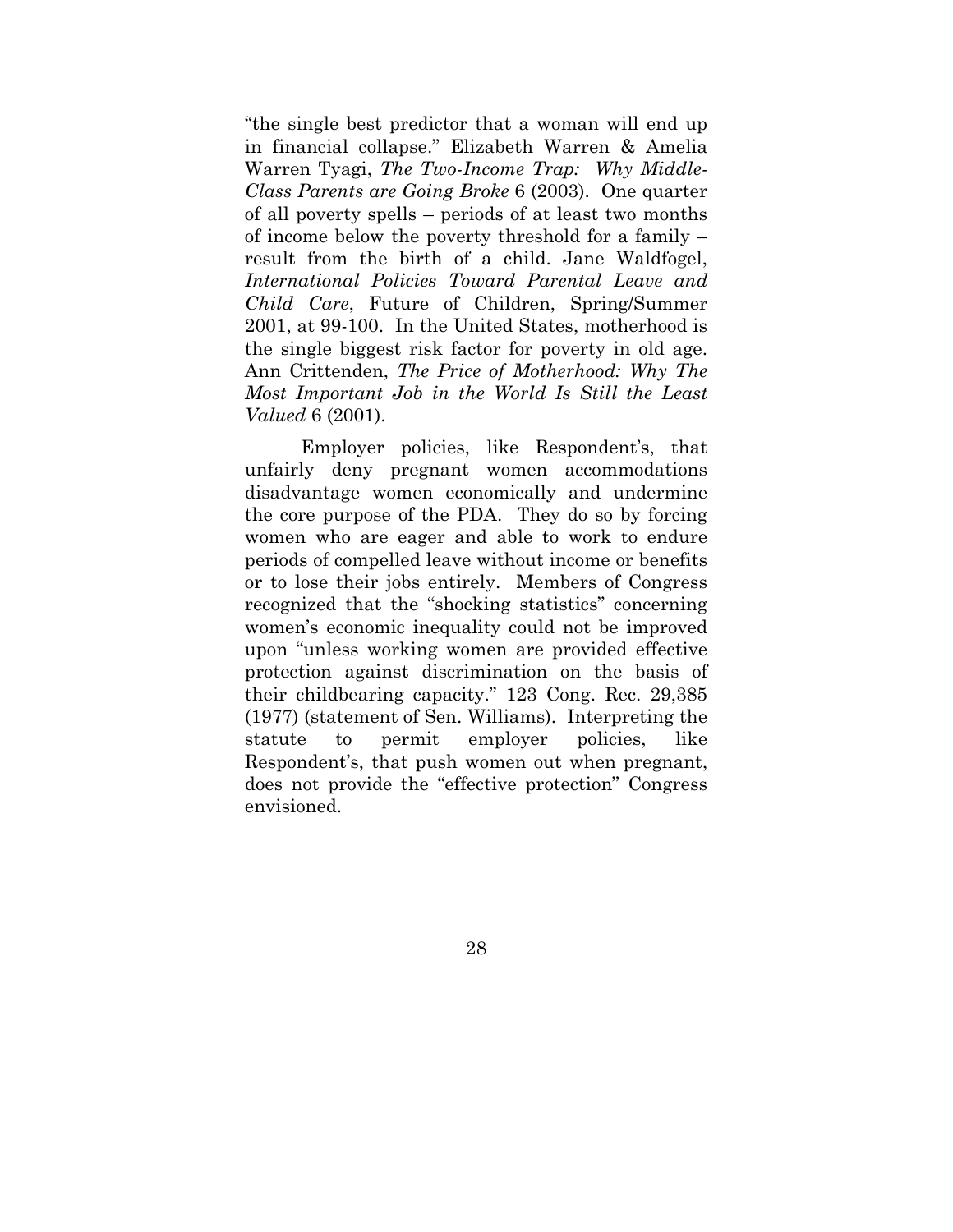## **D. Inequality Is Magnified When Women Are Pushed Out Of Jobs From Which They Were Traditionally Excluded.**

Policies like Respondent's have the additional result of reinforcing women's historical exclusion from certain sectors where "breadwinner" jobs (those offering stable full-time employment and benefits such as paid leave and health insurance) can be found. Traditionally male-dominated occupations such as package driver and police officer remain closed off in many ways to female employees. Women still made up less than 12% of police officers as of 2007, up from 7.6% in 1987. Bureau of Justice Statistics, DOJ, *Crime Data Brief: Women in Law Enforcement* 1987-2008, at 3 (2010), *available at* http://www.bjs.gov/content/pub/pdf/wle8708.pdf. And women make up only 22.6% of transportation and utilities workers, a sector that includes the postal service, couriers, messengers, and warehouse workers. Bureau of Labor Statistics, *Women in the Labor Force: A Databook* 50 tbl.14 (2013), *available at* http://www.bls.gov/cps/wlf-databook-2012.pdf. Yet these are some of the more financially secure jobs on the market, often affording benefits like insurance and paid vacation and sick time that women working in other sectors do not receive. *See supra*, Part II.A. Many of these occupations entail physically demanding or strenuous activities, which may necessitate accommodations for some women when they are pregnant. *See* Renee Bischoff & Wendy Chavkin, N.Y.C. Dep't of Health & Mental Hygiene & Columbia Univ. Mailman Sch. Of Public Health, *The Relationship Between Work-Family Benefits and Maternal, Infant and Reproductive Health* 5-6 (2008), *available at*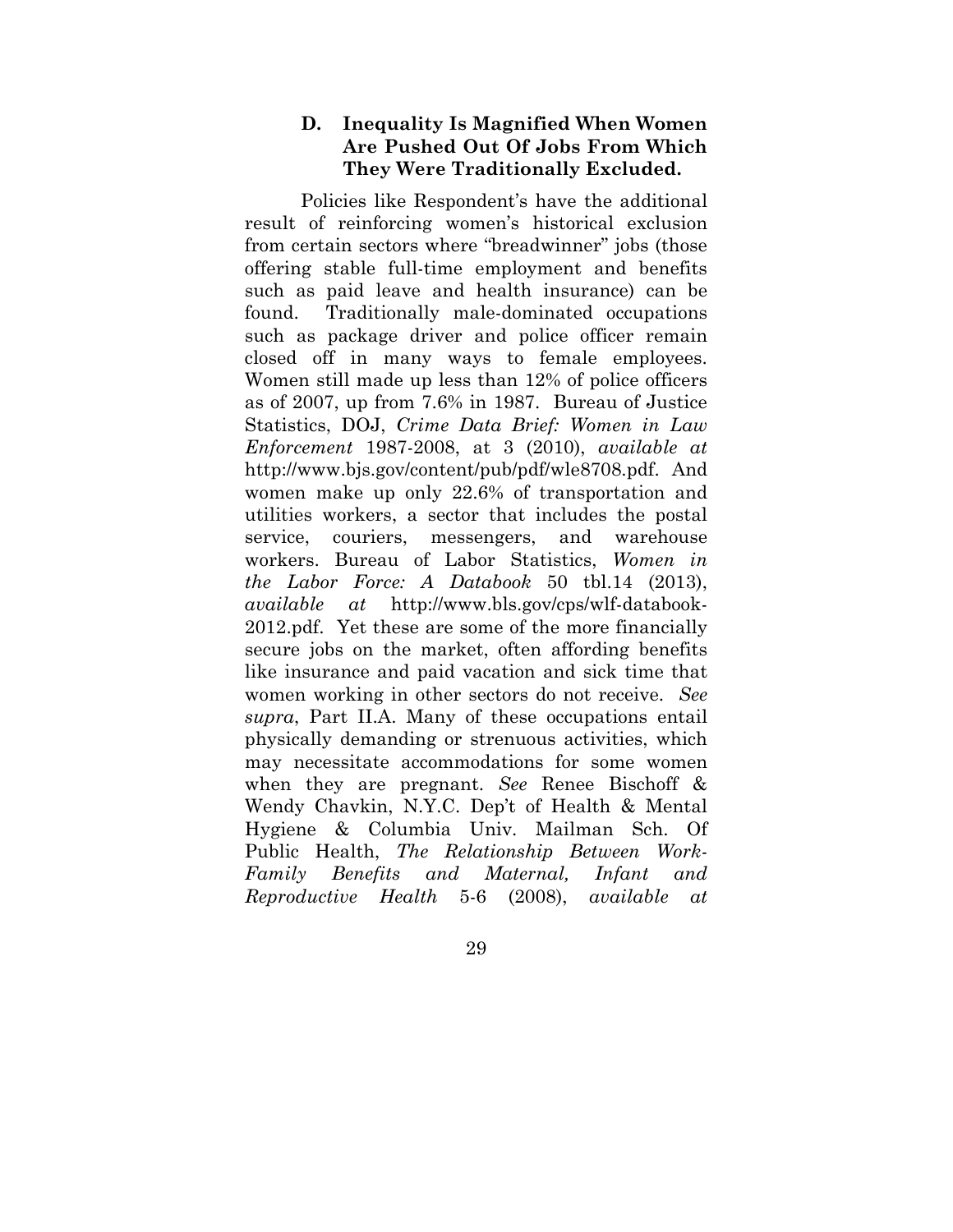http://otrans.3cdn.net/70bf6326c56320156a\_6j5m6fu pz.pdf (detailing increased negative health risks of physically strenuous labor during pregnancy).

Women's capacity to break into these fields is greatly compromised when they are denied accommodations afforded to other workers. For example, women in the shipping industry, like Peggy Young, often already face a difficult time in a maledominated workforce. *See Heavy Lift* report, *supra*, at 15. Policies like that of UPS treat pregnant women as unsuitable for the workplace, when they are as able as men afforded accommodation. They lose rank and seniority, and they sometimes lose their jobs. This pattern reaffirms gender stereotypes and conveys the message that men are meant to do certain types of work, to the exclusion of women workers, or at least the majority of women workers who become pregnant.

In a recent case filed with the EEOC, Florence, Kentucky Police Department patrol officer Lyndi Trischler alleged that she was forced onto unpaid leave at five months pregnant after a new city policy denied any modified duty for non-work related conditions. *See* Brigid Schulte, *Pregnant Women Fight To Keep Jobs Via 'Reasonable Accommodations,'* Wash. Post, Aug. 4, 2014, http://www.washingtonpost.com/national/ health-science/pregnant-women-fight-to-keep-jobsvia-reasonable-accommodations/2014/08/04/ 9eb13654-1408-11e4-8936-26932bcfd6ed\_story.html. Because of the heavy weight of her gun belt and the size of her bullet-proof vest, she could no longer physically do her job patrolling the city. She is one of only two female police officers on a staff of around 60.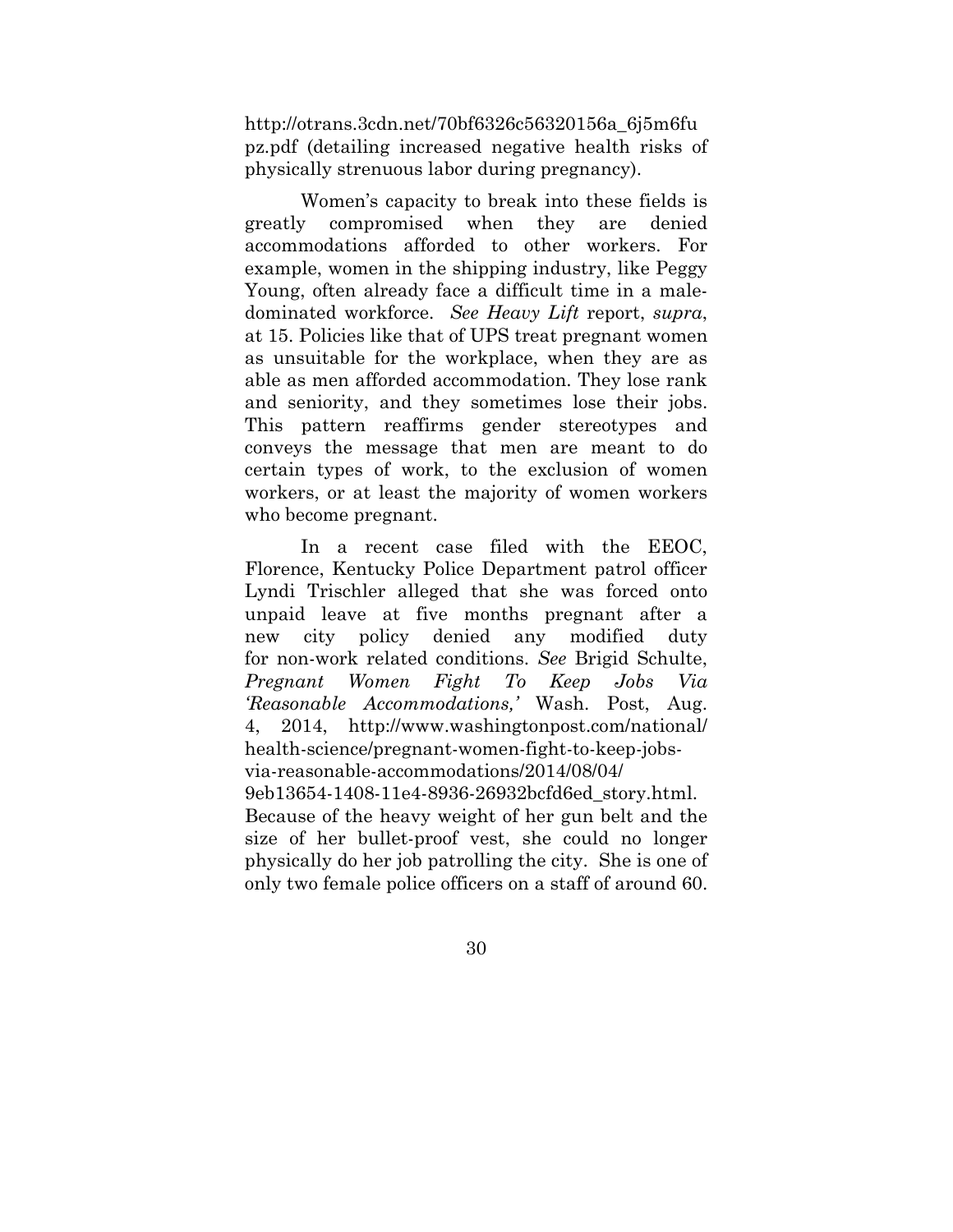The city's decision to no longer provide light duty for pregnant workers means that Officer Trischler must use up all of her paid sick days and vacation days to survive and feed her one-year-old daughter. All forms of payment will be exhausted long before her medically-recommended eight weeks of childbirth recovery time are completed. She alleged she was also told by Human Resources that her health benefits would cut off when she stopped receiving a paycheck.

The exclusion of women, and pregnant women in particular, from entire workplace sectors consisting of "breadwinner" jobs undermines Congress's original intent in drafting the PDA. *Discrimination on the Basis of Pregnancy: Hearing on S. 955 Before the S. Comm. On Human Res.*, 95th Cong. 34 (1977) (statement of Alexis M. Herman, Director of Women's Bureau, Department of Labor). Lawmakers were aware that many families relied solely or primarily on mothers' income, *see id.* at 309 (statement of Bella S. Abzug, Presiding Officer, National Commission on the Observance of International Women's Year, Department of State) (noting that "1973 data shows that the husband was the only earner in less than three out of eight husband-wife families"), a phenomenon that has only increased in the years since the PDA's passage.

### **\* \* \* \* \* \* \* \* \* \***

Policies like those challenged in this case directly contradict Congressional intent and recreate for classes of women the 1970's-era world where women were forced out of their jobs because of their pregnancies. This world, in which pregnant women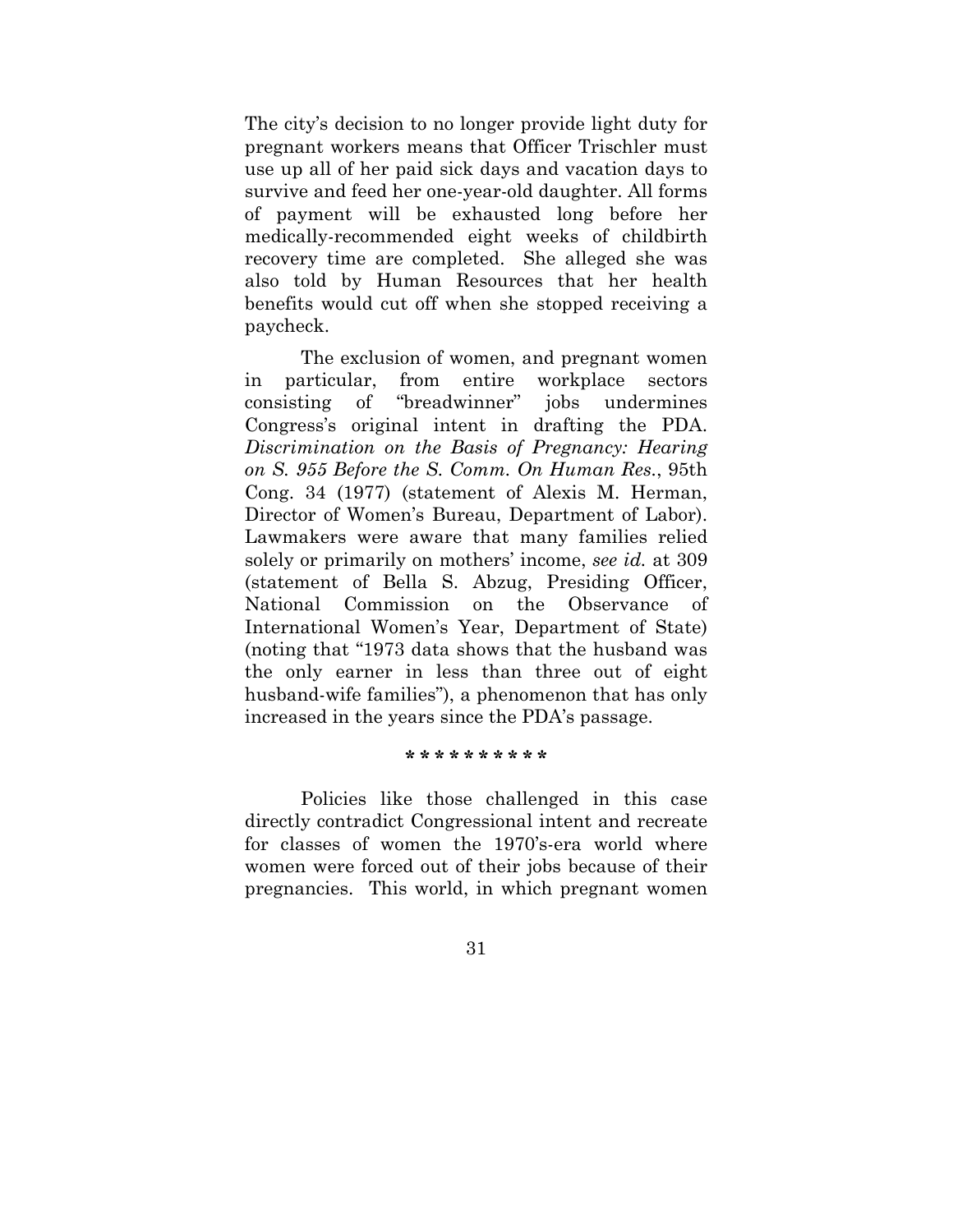lose income and benefits while other workers similar in their ability to work are permitted to stay in the labor force, undermines efforts to combat sex discrimination in the workplace. Respondent's policy thus perpetuates women's unequal status and reinforces outdated stereotypes about women's capacities and roles. Congress adopted the PDA precisely to prevent these results.